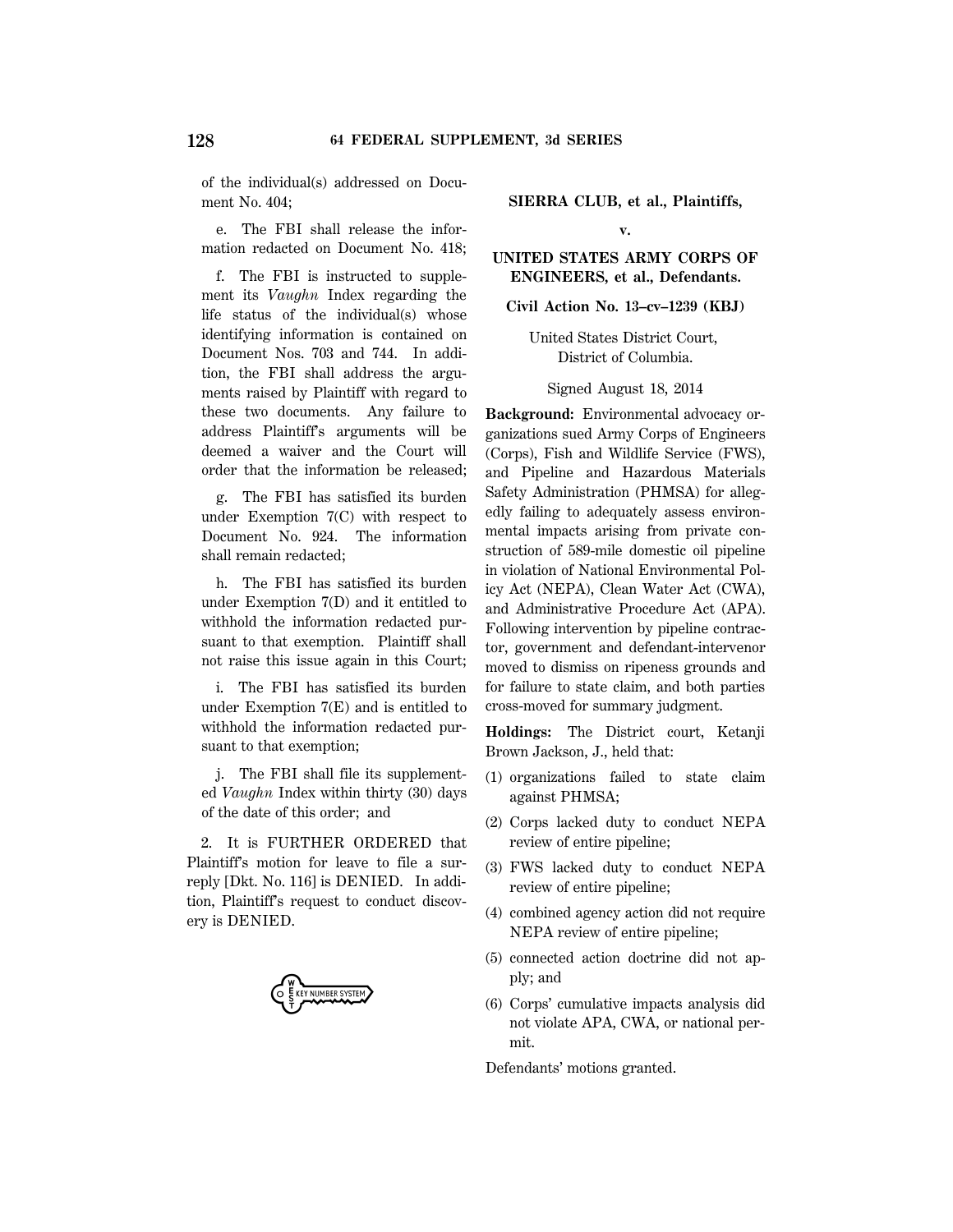## **1. Administrative Law and Procedure** O**704**

Under the Administrative Procedure Act (APA), the final agency action requirement is not jurisdictional. 5 U.S.C.A. § 551 et seq.

## **2. Environmental Law** O**587**

In some circumstances, the Fish and Wildlife Service's (FWS) preparation of a biological opinion and incidental take statement can qualify as a "major federal action'' triggering an environmental review under NEPA. National Environmental Policy Act of 1969 § 102, 42 U.S.C.A. § 4332(2)(C); 40 C.F.R. § 1508.18.

See publication Words and Phrases for other judicial constructions and definitions.

### **3. Environmental Law** O**587**

Although the fact that an agency has not yet affirmatively acted may not preclude a finding that the agency has taken "final agency action" for the purposes of the Administrative Procedure Act (APA), a ''major federal action'' for NEPA purposes must be defined with reference to an agency's active consideration of whether or not to act. 5 U.S.C.A. § 551 et seq.; National Environmental Policy Act of 1969 § 102, 42 U.S.C.A. § 4332(2)(C); 40 C.F.R. §§ 1502.5, 1506.1(b).

See publication Words and Phrases for other judicial constructions and definitions.

### **4. Environmental Law** O**595(5)**

Pipeline and Hazardous Materials Safety Administration (PHMSA) was not actively considering undertaking proposed major federal action regarding private construction of oil pipeline, as would have triggered PHMSA's duty to conduct NEPA review of environmental impact of entire oil pipeline prior to construction, where PHMSA had not yet received application from pipeline contractor for approval of oil spill response plan or request for authorization to operate pipeline without such approval. National Environmental Policy Act of 1969 § 102, 42 U.S.C.A. § 4332(2)(C); 40 C.F.R. § 1508.18.

# **5. Administrative Law and Procedure** O**811**

Summary judgment is the proper mechanism for deciding, as a matter of law, whether an agency action is supported by the administrative record and consistent with the standard of review under the Administrative Procedure Act (APA); however, due to the limited role district court plays in reviewing the administrative record to evaluate whether an agency has complied with the APA, the typical summary judgment standards are not applicable. 5 U.S.C.A. § 551 et seq.; Fed. R. Civ. P. 56(a).

# **6. Administrative Law and Procedure** O**462, 788**

Under the APA, it is the role of the agency to resolve factual issues to arrive at a decision that is supported by the administrative record, whereas the function of the district court is to determine whether as a matter of law the evidence in the administrative record permitted the agency to make the decision it did. 5 U.S.C.A. § 551 et seq.

# **7. Administrative Law and Procedure** O**651, 796**

When a party seeks review of agency action under the Administrative Procedure Act (APA), the district judge sits as an appellate tribunal, and the entire case on review is a question of law. 5 U.S.C.A. § 551 et seq.

# **8. Administrative Law and Procedure** O**763, 811**

The Administrative Procedure Act (APA) provides a default standard of judicial review of agency actions on summary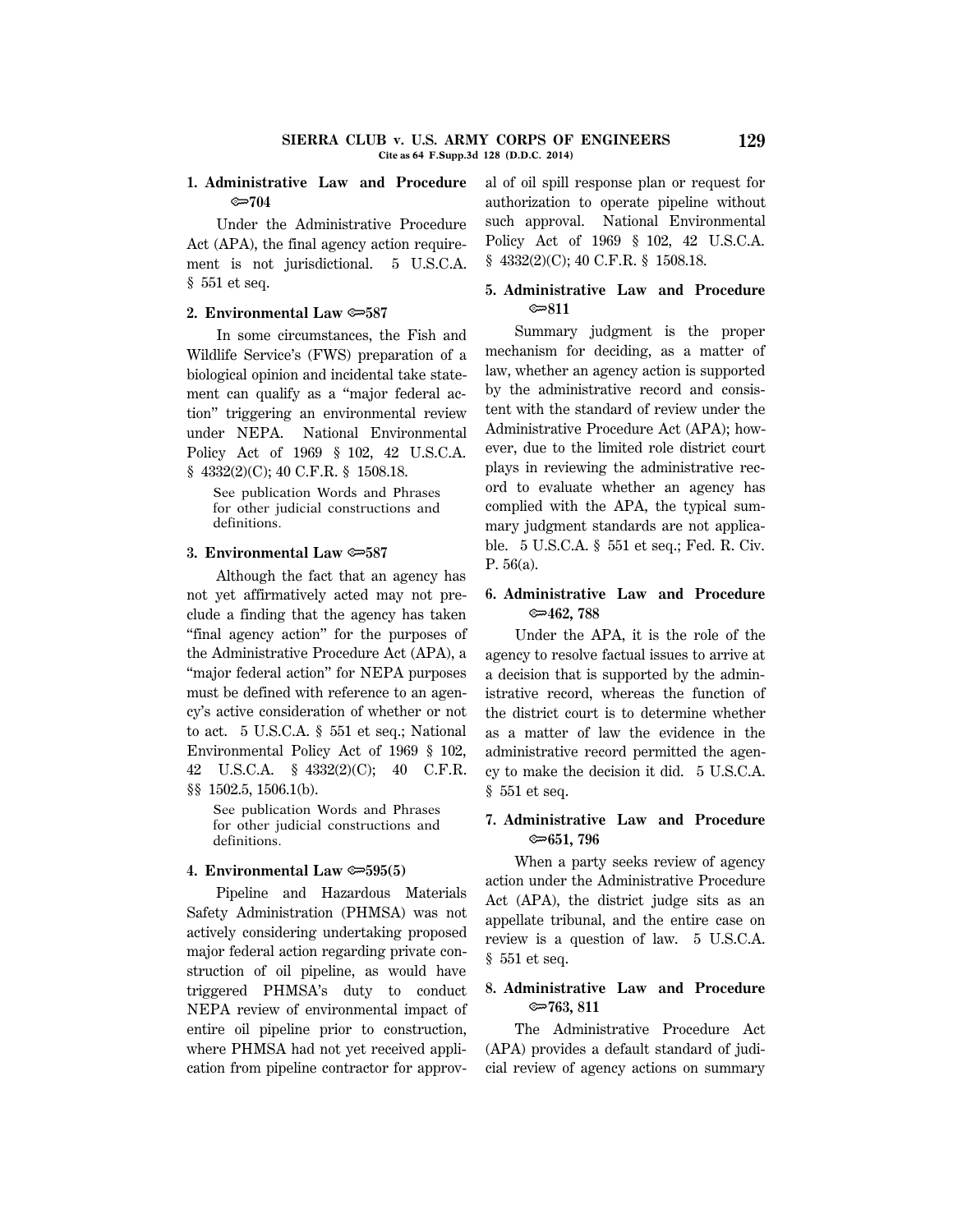judgment when the governing statute does not otherwise provide one; thus, district court must set aside agency action it finds to be arbitrary, capricious, an abuse of discretion, or otherwise not in accordance with law. 5 U.S.C.A. § 551 et seq.; Fed. R. Civ. P. 56(a).

# **9. Administrative Law and Procedure** O**749, 763**

The arbitrary and capricious standard of review as set forth in the Administrative Procedure Act (APA) is highly deferential, and district court must therefore presume the validity of agency action. 5 U.S.C.A. § 551 et seq.

# **10. Administrative Law and Procedure** O**760, 763**

Under the Administrative Procedure Act's (APA) standard of review, although the district court is not to substitute its judgment for that of the agency, the agency must examine the relevant data and articulate a satisfactory explanation for its action, including a rational connection between the facts found and the choice made. 5 U.S.C.A. § 551 et seq.

## **11. Environmental Law**  $\approx 587$

If the federal agency itself is not undertaking or financing the project in question, the agency action qualifies as ''major federal action'' for NEPA purposes only if the agency's act is tantamount to a permit that allows the project to proceed. National Environmental Policy Act of 1969 § 102, 42 U.S.C.A. § 4332(1)(C); 40 C.F.R. § 1508.18.

See publication Words and Phrases for other judicial constructions and definitions.

## **12. Environmental Law**  $\approx 595(5)$

Army Corps of Engineers' verification letters, indicating that 1,950 water crossings covering 13.68 miles for proposed privately constructed oil pipeline were consistent with pre-existing national permit for construction projects likely to have only minimal adverse environmental effects, were not equivalent of ''permits'' qualifying as ''major federal action,'' within meaning of NEPA, as would have required Corps to conduct environmental impact review of entire 589 miles of proposed pipeline, since Corps was not exercising discretion regarding pipeline by verifying benign nature of project under general permit scheme, as opposed to individual permitting system that would have required searching scrutiny. Federal Water Pollution Control Act § 404, 33 U.S.C.A. § 1344(e)(1); National Environmental Policy Act of 1969 § 102, 42 U.S.C.A. § 4332(2)(C); 40 C.F.R. § 1508.18.

See publication Words and Phrases for other judicial constructions and definitions.

#### **13. Environmental Law**  $\approx 595(5)$

Fish and Wildlife Service's (FWS) biological opinion and incidental take statement, issued pursuant to ESA, in evaluating easements that private contractor requested in order to construct small portion of oil pipeline traversing only 27.28 miles of federal land and waterways, were not equivalent of ''permit'' qualifying as ''major federal action,'' within meaning of NEPA, as would have required FWS to conduct environmental impact review of entire 589 miles of proposed pipeline, since opinion and statement only affected pipeline peripherally, rather than directly, and were not necessary prerequisite to construction of pipeline. Endangered Species Act of 1973 § 7, 16 U.S.C.A. § 1536(a)(2); National Environmental Policy Act of 1969 § 102, 42 U.S.C.A. § 4332(2)(C); 40 C.F.R. § 1508.18.

See publication Words and Phrases for other judicial constructions and definitions.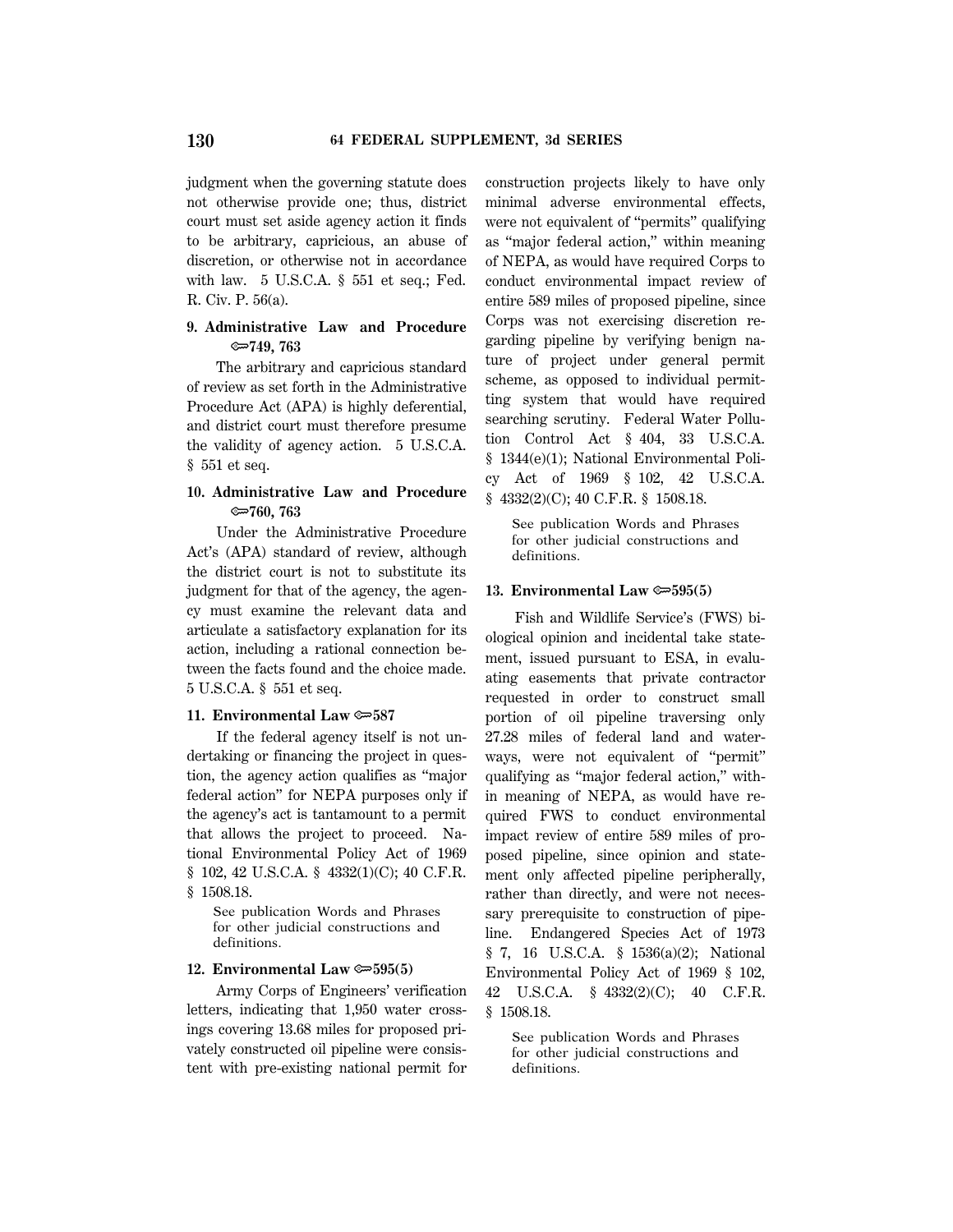#### **SIERRA CLUB v. U.S. ARMY CORPS OF ENGINEERS 131 Cite as 64 F.Supp.3d 128 (D.D.C. 2014)**

### **14. Environmental Law** O**595(5)**

Combined actions of various federal agencies, in granting easements, verifying that water crossings for proposed privately constructed oil pipeline were consistent with pre-existing national permit, and issuing biological opinion and incidental take statement pursuant to ESA for 27.28 miles of federal land and waterways that pipeline would transverse, did not constitute "major federal action," within meaning of NEPA, as would have required agencies to conduct environmental impact review of entire 589 miles of pipeline, since federal agencies lacked sufficient degree of control and responsibility over whole pipeline project. Endangered Species Act of 1973 § 7, 16 U.S.C.A. § 1536(a)(2); National Environmental Policy Act of 1969 § 102, 42 U.S.C.A. § 4332(2)(C); 40 C.F.R. § 1508.18.

See publication Words and Phrases for other judicial constructions and definitions.

### **15. Environmental Law**  $\approx 578$

Lead agency regulation, providing that a lead agency shall supervise the preparation of an environmental impact statement, under NEPA, if more than one federal agency either proposes or is involved in the same action or is involved in a group of actions directly related to each other because of their functional interdependence or geographical proximity, pertains only to the circumstance in which more than one agency has already followed the steps for preparing an environmental assessment (EA) and has come to the conclusion that an environmental impact statement (EIS) is appropriate. National Environmental Policy Act of 1969 § 102, 42 U.S.C.A. § 4332(2)(C); 40 C.F.R.  $$1501.5(a).$ 

## **16. Environmental Law** O**578**

Lead agency regulation, providing that a lead agency shall supervise the preparation of an environmental impact statement, under NEPA, if more than one federal agency either proposes or is involved in the same action or is involved in a group of actions directly related to each other because of their functional interdependence or geographical proximity, merely addresses the proper procedures for avoiding duplicative efforts through the collective designation of a lead agency to perform a single environmental impact statement (EIS) and does not pertain to the threshold determination that any particular agency must make regarding whether an EIS is warranted, much less mandate that, in a circumstance where no agency has decided to do an environmental review of the entire project, such review is nevertheless required. National Environmental Policy Act of 1969 § 102, 42 U.S.C.A. § 4332(2)(C); 40 C.F.R.  $$1501.5(a).$ 

### **17. Environmental Law**  $\approx 595(5)$

Army Corps of Engineers' and Bureau of Indian Affairs' (BIA) actions in conducting environmental impact review, under NEPA, of 27.28 miles of federal land and waterways that proposed privately constructed oil pipeline would traverse did not constitute ''interdependent parts of a larger action,'' within meaning of connected action regulation, providing that scope of environmental impact statement (EIS) should include any connected actions, and thus, Corps and BIA were not required to expand scope of their review to encompass entire 589 miles of pipeline, since scoping only applied after agency already determined that environmental assessment (EA) or EIS was required. National Environmental Policy Act of 1969 § 102, 42 U.S.C.A. § 4332(2(C); 40 C.F.R.  $$1508.25(a)(1)(iii).$ 

See publication Words and Phrases for other judicial constructions and definitions.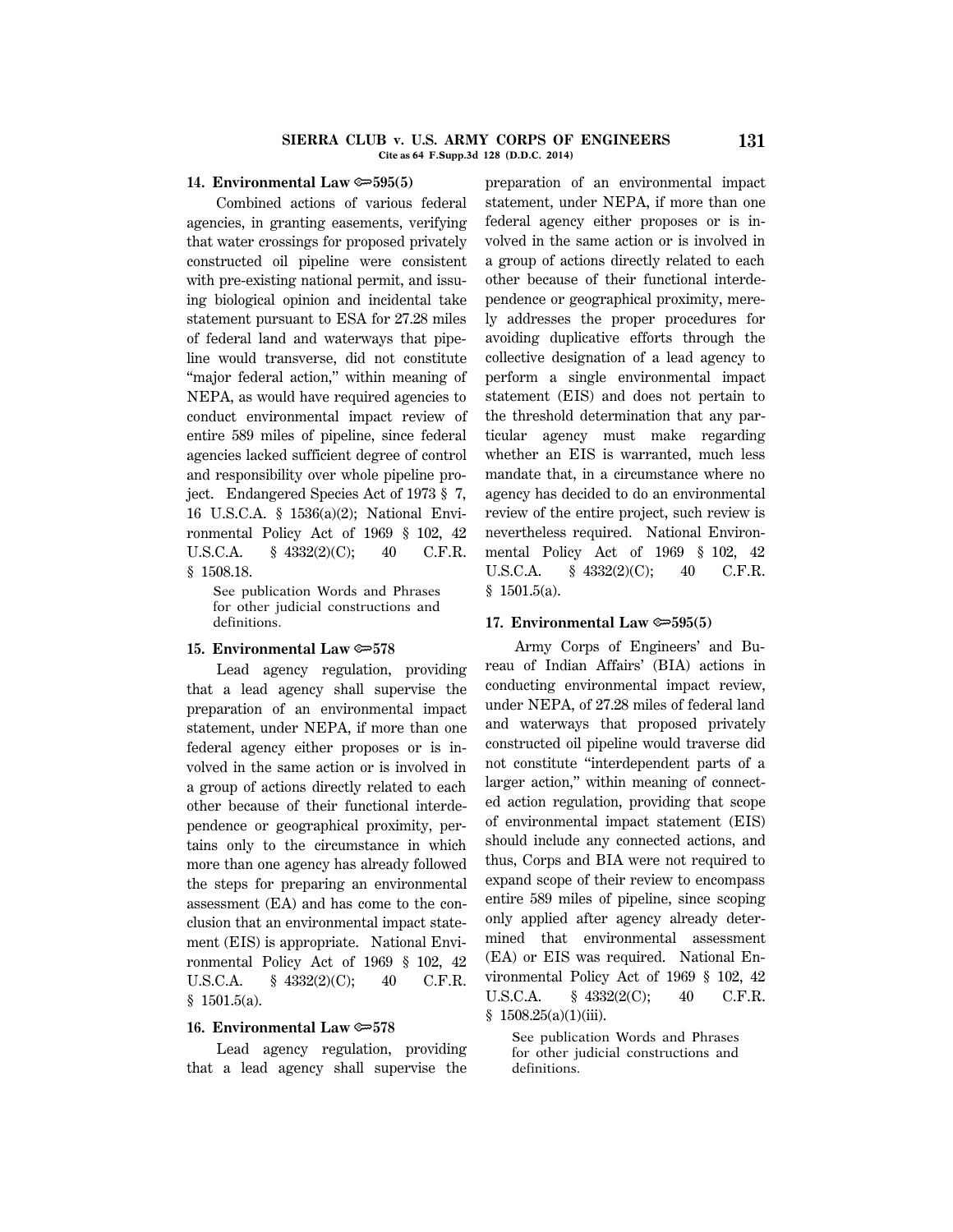#### **18. Environmental Law** O**577**

Under NEPA, an agency responsible for only a small part of a larger project need not consider aspects of that project outside of its jurisdiction. National Environmental Policy Act of 1969 § 102, 42 U.S.C.A. § 4332(2)(C).

## **19. Environmental Law** O**582, 591**

The connected actions regulation requires that the impact on the environment of all aspects of a particular major federal action be evaluated together in a single environmental assessment (EA) or environmental impact statement (EIS), meaning that any such major federal action cannot be segmented such that the required NEPA document does not encompass the entire scope of it, but the regulation does not mandate that other actions which are not themselves major federal actions under NEPA be subjected to environmental impact review solely by virtue of their connection to the federal action. National Environmental Policy Act of 1969 § 102, 42 U.S.C.A. § 4332(2)(C); 40 C.F.R.  $$1508.25(a)(1)(iii).$ 

## **20. Environmental Law**  $\approx 195$

Army Corps of Engineers' verification letters, indicating that 1,950 water crossings covering 13.68 total miles for proposed privately constructed oil pipeline were consistent with pre-existing national permit for construction projects likely to have only minimal adverse environmental effects, without analyzing cumulative impacts of all water crossings along entire 589-mile length of pipeline, was not arbitrary or capricious action in violation of APA, CWA, and national permit, requiring evaluation of individual crossings to determine whether they individually satisfy terms and conditions of permits as well as cumulative effects caused by all crossings authorized by permit, since Corps permissibly evaluated cumulative effects on re-

gional basis and supported evaluation with sufficient factual basis. Federal Water Pollution Control Act § 404, 33 U.S.C.A. § 1344(e)(1); National Environmental Policy Act of 1969 § 102, 42 U.S.C.A. § 4332(2)(C).

James G. Murphy, National Wildlife Federation, Montpelier, VT, Doug Hayes, Eric E. Huber, Sierra Club Environmental Law Program, Boulder, CO, Joshua R. Stebbins, Sierra Club Environmental Law Program, Washington, DC, for Plaintiff.

Eileen T. McDonough, TY Bair, U.S. Department of Justice, John J. Gowel, United States Attorney's Office for the District of Columbia, Washington, DC, for Defendant.

#### *MEMORANDUM OPINION*

KETANJI BROWN JACKSON, United States District Judge

Plaintiffs Sierra Club and the National Wildlife Federation (''Plaintiffs'') have sued several federal agencies and their officers (''Federal Defendants'') in an attempt to enjoin the construction of the Flanagan South Pipeline (the "FS Pipeline''), a domestic oil pipeline that, as planned, will transport tar sands crude oil from Pontiac, Illinois, through the states of Missouri and Kansas, and ultimately into Cushing, Oklahoma. Because a private company is constructing the 589–mile pipeline on mostly privately-owned land that is entirely within the territorial borders of the United States, no federal statute authorizes the federal government to oversee or regulate the construction project. Nevertheless, Plaintiffs allege that the Federal Defendants have failed to conduct an assessment of the environmental impact of the entire FS Pipeline and, as a result,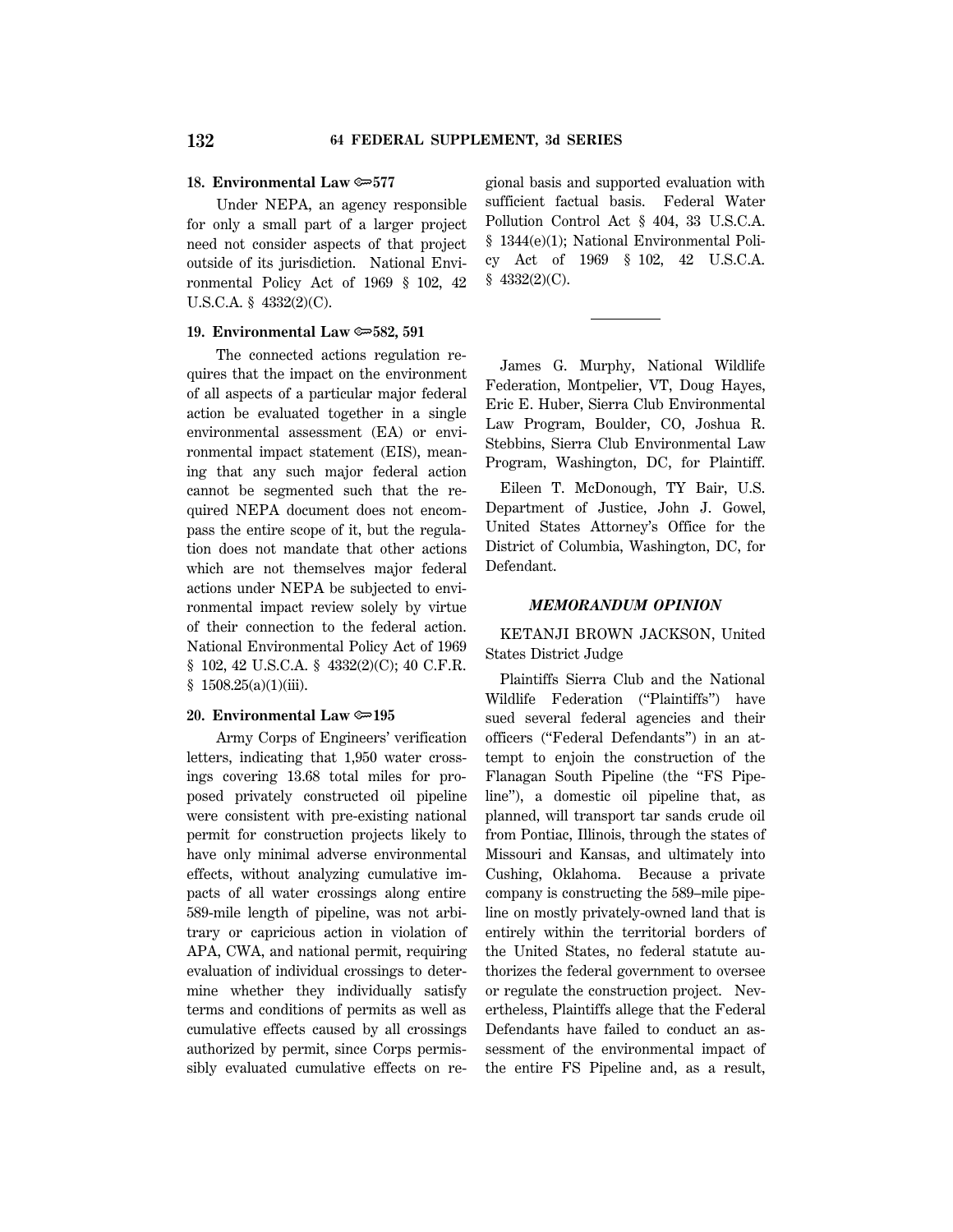### **SIERRA CLUB v. U.S. ARMY CORPS OF ENGINEERS 133 Cite as 64 F.Supp.3d 128 (D.D.C. 2014)**

have violated the National Environmental Protection Act ("NEPA"), 42 U.S.C. §§ 4321–4347 (2012), the Clean Water Act (''CWA''), 33 U.S.C. §§ 1251–1387 (2013), and the Administrative Procedure Act (''APA''), 5 U.S.C. §§ 701–706 (2013). Plaintiffs have filed a six-count complaint alleging various statutory violations, but as Plaintiffs themselves have cogently summarized it, ''[t]he central issue in this case is whether any federal agency is required to analyze the impacts of the [nearly] 600– mile long Flanagan South tar sands oil pipeline, including the risks and impacts of oil spills, pursuant to [NEPA] before [the pipeline] can be built and operated.'' (Pls.' Mot. to Suppl. & Amend First Am. Compl. (''Pls.' First Mot. to Amend''), ECF No. 83, at 2.) **<sup>1</sup>**

This Court first addressed the question of whether any federal agency had a duty to conduct an environmental review of the entire privately-constructed FS Pipeline in the context of a motion for a preliminary injunction that Plaintiffs filed on September 4, 2013—a mere 13 days after the August 22nd filing of Plaintiffs' First Amended Complaint. For the purposes of that preliminary injunction motion, this Court analyzed, among other things, whether or not Plaintiffs had a likelihood of success on the merits of their central argument, and the Court concluded that Plaintiffs were unlikely to be able to establish successfully that the Federal Defendants had violated their obligations under NEPA, the CWA, or the APA. *See Sierra Club v. U.S. Army Corps of Eng'rs,* 990

**1.** This quotation, which encapsulates succinctly the gravamen of Plaintiffs' complaint, appears on the second page of Plaintiffs' First Motion to Supplement and Amend the First Amended Complaint (ECF No. 83). Plaintiffs have now filed a *second* motion to amend the complaint (ECF No. 93); however, as explained in a separate order on the motions to amend that is entered today concurrently F.Supp.2d 9, 25–38 (D.D.C.2013) (''PI Opinion''); *see also id.* at 33–44 (finding, additionally, that Plaintiffs had failed to demonstrate irreparable harm, and that the balance of harms and public interest did not necessarily weigh in Plaintiffs' favor).

Before this Court at present are several motions that focus this Court's attention on the merits of this matter once again. The Federal Defendants and authorized Intervenor Enbridge Pipelines (FSP), LLC (''Enbridge'')—the private company that is constructing the FS Pipeline—have filed motions to dismiss parts of Plaintiffs' first amended complaint on ripeness grounds and for failure to state a claim, seeking dismissal of the complaint's allegations that certain agencies have violated a duty to conduct an environmental review of the pipeline. Each party has now also filed a cross-motion for summary judgment, with Plaintiffs maintaining that the administrative record conclusively establishes the alleged NEPA, CWA, and APA violations, and the Federal Defendants and the Intervenor arguing that the undisputed facts unquestionably establish the opposite.

Setting aside the ripeness issue in light of subsequent developments in this case, this Court will **GRANT IN PART** the Federal Defendants' and Intervenor's Partial Motions to Dismiss, and will **GRANT** the Federal Defendants' and Intervenor's cross-motions for summary judgment with respect to all remaining claims, because the totality of the record before the Court

with this opinion, this Court concludes that Plaintiffs' proposed amendment would be futile because, even if the complaint was amended, Plaintiffs' central argument regarding the alleged NEPA violation—which underpins nearly all of Plaintiffs' claims and is carefully considered and disposed of herein would remain the same.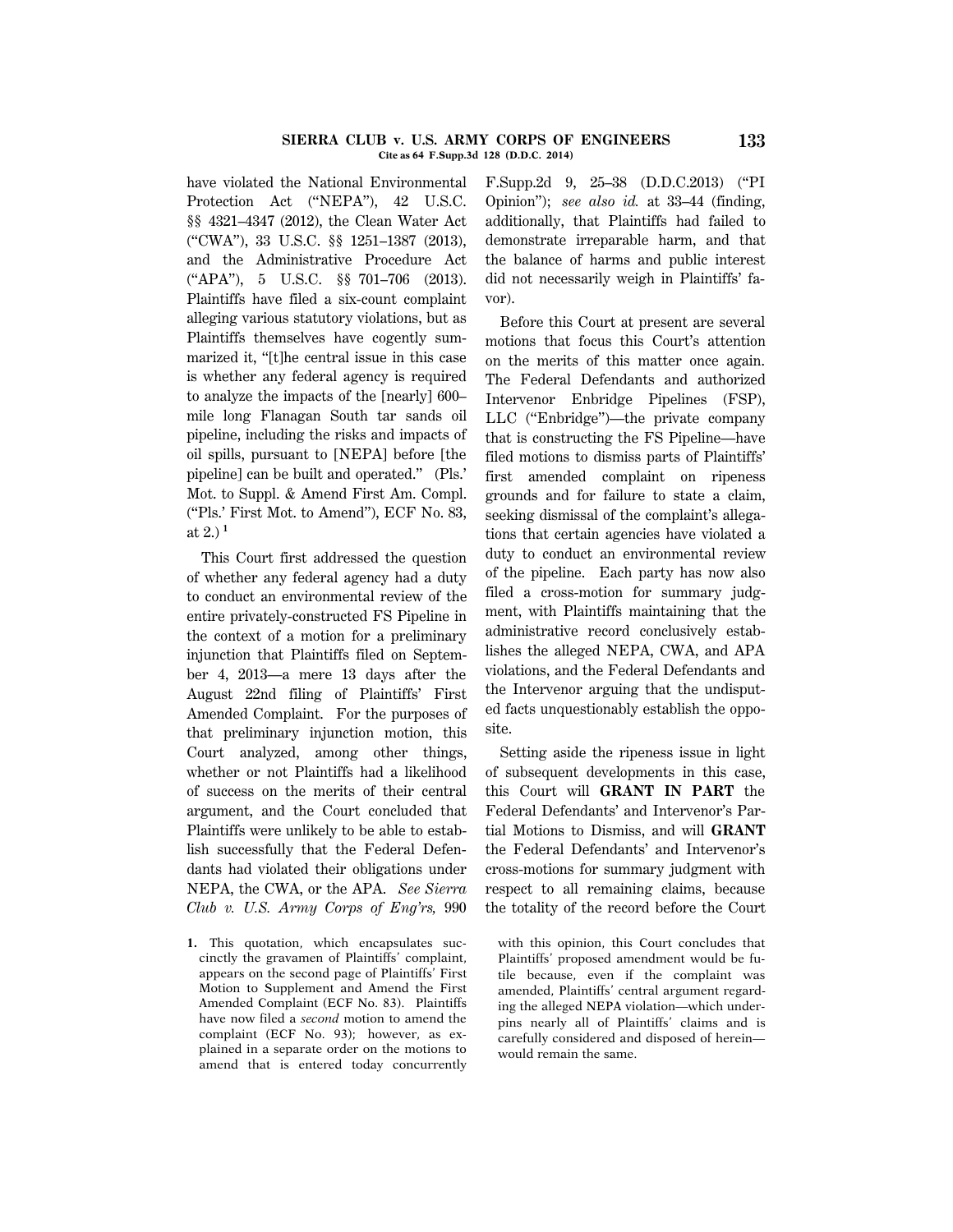indicates that there are no genuine issues of material fact regarding Plaintiffs' claims and that Defendants are entitled to judgment as a matter of law. The Court's reasons for this ruling are explained further below, but the gist of the Court's conclusion is that Plaintiffs are wrong to insist that any federal agency had an obligation under NEPA or any other statute to conduct an environmental review of the impact of the entire FS Pipeline before Enbridge broke ground on the project, given that the Federal Defendants have permitting authority over only small segments of this private pipeline project and none of the defendant agencies, alone or in combination, have authority to oversee or control the vast portions of the FS Pipeline that traverse private land. Two separate orders—one that implements the Court's findings herein and another that addresses the Plaintiffs' futile motions to amend the complaint—will issue in conjunction with this Memorandum Opinion.

## **I. OVERVIEW**

This Court's PI Opinion contains a lengthy and detailed discussion of the factual background of this case, as well as the complex web of statutes and regulations that undergird Plaintiffs' claims. *See Sierra Club,* 990 F.Supp.2d at 13–24. The Court will not reproduce that discussion in full here; it assumes familiarity with the prior description and expressly incorporates it herein. What is necessary for present purposes is a short restatement of the key facts and a review of the complaint's basic claims. In addition, the instant opinion includes a brief recitation of the procedural history that followed the PI Opinion.

## **A. Basic Facts That Underlie Plaintiffs' Core Complaint**

As noted, Enbridge is a private company that constructs oil pipelines. *Sierra Club,*

990 F.Supp.2d at 13. Congress has not authorized the federal government to oversee the construction of private domestic oil pipelines; consequently, Enbridge has undertaken to build the planned FS Pipeline largely on its own, primarily by securing easements from the landowners who own the property over which the pipeline will operate. At the time of the PI Opinion, Enbridge had already approached more than 1,700 private land owners, and had ''secured 96% of the land rights'' along the 589–mile FS Pipeline route. *Id.*

Enbridge has also sought federal approval for constructing the FS Pipeline over the 27.28 total miles of federal land and waterways that the FS Pipeline route traverses. *Id.* To this end, the Army Corps of Engineers (the ''Corps'') has verified pursuant to the National Permitting System that the 13.68 total miles of FS Pipeline water crossings—which incorporate extensive mitigation measures—are consistent with a pre-existing national permit that pertains to construction projects that are likely to have ''minimal'' separate or cumulative adverse effects on the environment. 33 U.S.C. § 1344(e)(1); *see also* Reissuance of Nationwide Permits, 77 Fed. Reg. 10,184, 10,271 (Feb. 21, 2012). The Corps is also the agency responsible for considering Enbridge's request for an easement to construct and operate the pipeline over 1.3 total miles of federal land along the proposed route, including at points along the Mississippi River in Illinois and Missouri and the Arkansas River in Oklahoma. Because NEPA mandates that an agency evaluate the environmental consequences of any ''major federal action [ ] significantly affecting the quality of human environment," 42 U.S.C. § 4332(2)(C), the Corps has assessed the environmental impact of permitting Enbridge to construct the FS Pipeline over that small portion of federal land and has granted Enbridge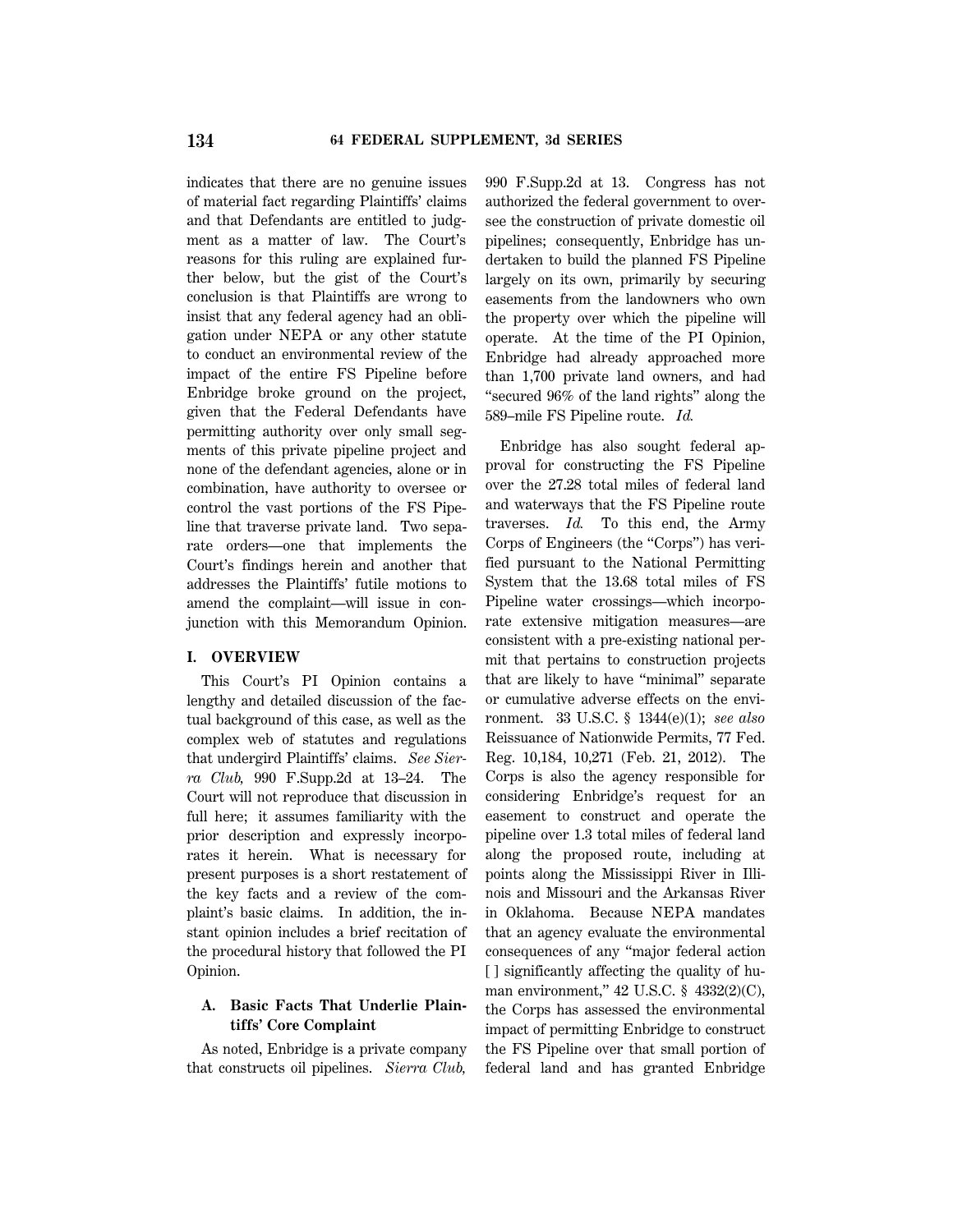### **SIERRA CLUB v. U.S. ARMY CORPS OF ENGINEERS 135 Cite as 64 F.Supp.3d 128 (D.D.C. 2014)**

construction easements over that property. (*See* Notice of Issuance of Easements by the Army Corps of Engineers, ECF No. 90.) **<sup>2</sup>** For its part, the Bureau of Indian Affairs (''BIA'') has entertained a similar Enbridge request for an easement regarding the 12.3 total miles of Native American land that the pipeline crosses, and has also issued easements for the FS Pipeline to be constructed across those lands after conducting an Environmental Assessment (''EA'') and making a Finding of No Significant Impact (''FONSI''). (*See* Notice of Issuance of Easements by the Bureau of Indian Affairs, ECF No. 81.) Moreover, both the Corps and the BIA consulted the Fish and Wildlife Service ("FWS") as a required part of their respective easementrequest review processes, and as a result, the FWS issued a Biological Opinion and incidental take statement related to potential impacts of the construction of the FS Pipeline on certain endangered species.

Notably, to date, although some of the federal agencies that have considered Enbridge's requests regarding aspects of the FS Pipeline have reviewed the environmental impact of the pipeline's construction and operation over the particular geographical areas that are under the agency's jurisdiction—*e.g*., the BIA has issued an EA/FONSI regarding the 12.3

**2.** Under NEPA, an agency may fulfill its obligation to conduct an environmental impact review by first preparing a ''concise public document''—called an Environmental Assessment (''EA'')—that ''briefly provides evidence and analysis to assist an agency in deciding whether the action in question requires'' a more searching review, known as an Environmental Impact Statement (''EIS''). *Sierra Club,* 990 F.Supp.2d at 18 (citing 40 C.F.R. §§ 1501.4(a)–(c), 1508.9). Here, the Corps completed an EA with respect to the requested easements, and thereafter made a finding of no significant impact (''FONSI''). *See id.* at 19 n.6 (''If the agency concludes that no EIS is warranted after preparing an EA, the agency will make a finding of no significant impact ('FONSI'), which is reflected in a docmiles of Native American lands over which the pipeline will cross—*no* federal agency has interpreted NEPA as a mandate that it undertake a comprehensive environmental impact study of the *entire* 589–mile FS Pipeline.

Plaintiffs' currently operative First Amended Complaint contains six claims, each of which, in essence, points to the same underlying contention: that *some* federal agency, if not all of them collectively, had a statutory duty to conduct a NEPA review of the entire FS Pipeline.**<sup>3</sup>** The complaint's Claims II(a), II(b), and III address individually certain federal agencies that Plaintiffs believe had such a NEPA duty, homing in on the particular agency activities that Plaintiffs allege were major federal actions that should have prompted the subject agency to conduct an environmental review of the entire FS Pipeline pursuant to that statute. These agency activities consist of the Corps's verifications of the FS Pipeline's water crossings pursuant to Nationwide Permit 12 (''NWP 12'') (Claim II(a)) (*see* Am. Compl., ECF No. 7, ¶¶ 156–160); the Corps's consideration (and eventual issuance) of easements for construction over the federal land under its jurisdiction (Claim II(b)) (*see id.* ¶¶ 161–164); and the FWS's issu-

ument that details the agency's conclusion that its action will not have a significant effect on the human environment.'' (citing 40 C.F.R. §§ 1501.4(e), 1508.13)).

**3.** The First Amended Complaint contains claims numbered I–VI. Claim I is a Freedom of Information Act claim that the parties have settled. (*See* Stip. of Dismissal & Settlement, ECF No. 78.) Because Claim II of the complaint is split into two parts, labeled herein as Claims  $II(a)$  and  $II(b)$ , there are still six live claims that the pending motions to dismiss and summary judgment motions address, when the substance of Plaintiffs' claims is taken into account.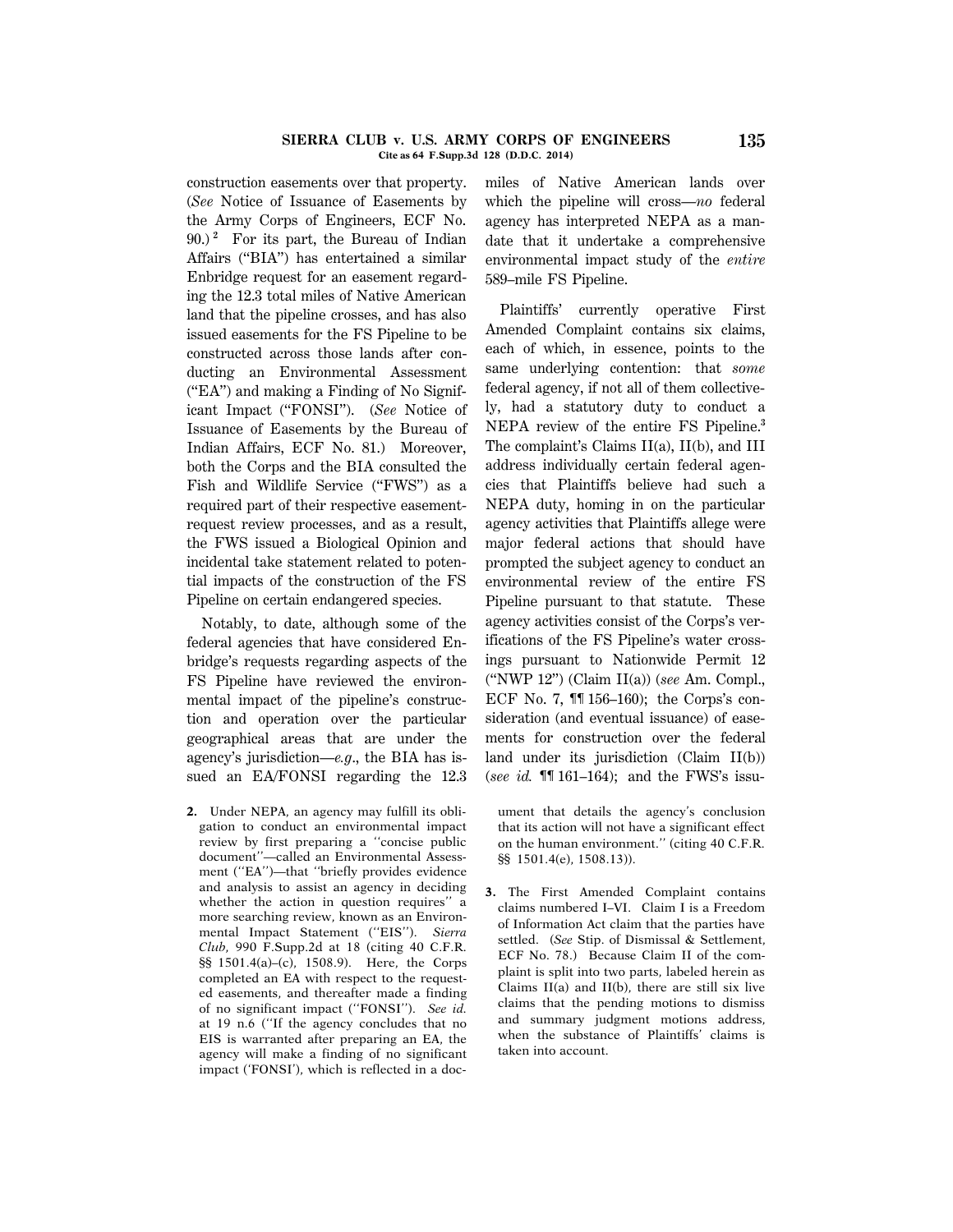ance of a Biological Opinion and incidental take statement (Claim III) (*see id.* ¶¶ 165– 171). In addition, Plaintiffs contend that the Pipeline and Hazardous Materials Safety Administration (''PHMSA'') eventually will be called upon to approve an oil spill response plan that Enbridge will be required by law to submit with respect to the FS Pipeline at some point in the future, and that this potential future determination of the PHMSA should also be considered a major federal action that triggered a NEPA obligation on the part of that agency to conduct an environmental review of the pipeline prior to its construction (Claim IV) (*see id.* ¶¶ 172–17 9).**<sup>4</sup>** In Claim V, Plaintiffs' complaint approaches the same target from a different angle, by expressly maintaining that, whether or not each individual agency's actions triggered a duty for any particular agency to conduct an environmental review of the entire FS Pipeline under NEPA, the *combined* actions of all of the federal agencies that had some connection to the FS Pipeline *collectively* constitute major federal action giving rise to an obligation to conduct a NEPA review of the FS Pipeline as a whole and to appoint a ''lead agency'' to undertake that responsibility (*id.* ¶¶ 180– 189). Finally, in Claim VI, Plaintiffs make the ancillary argument that the Corps's verification determinations violated the CWA and NWP 12 because the agency failed to evaluate the cumulative effects of the FS Pipeline's water crossings (*id.* ¶¶ 190–193).

**4.** Although Plaintiffs have chosen to separate their allegations regarding the conduct of each of the federal agencies into separate counts as explained, Plaintiffs' argument is actually the same with respect to each agency's activity regarding the pipeline: that by virtue of that activity (whatever it was), the agency had an obligation to conduct an environmental review of the impact of all 589 miles of the FS Pipeline construction project. In this respect, with another drafter, the alle-

# **B. Post–Preliminary Injunction Procedural History**

As noted above, this Court issued an opinion denying Plaintiffs' motion for a preliminary injunction on November 13, 2013. More or less contemporaneously with this Court's issuance of that opinion, both the Federal Defendants and Enbridge filed motions to dismiss Plaintiffs' easement claims against the Corps and the BIA, as well as Plaintiffs' claim against the PHMSA, based on the fact that those agencies, at that time, had not yet taken any action regarding the easements or the not-yet-filed oil spill response plan. The motions to dismiss also argued that the claim against the FWS was subject to dismissal because that agency's issuance of the Biological Opinion and incidental take statement was non-discretionary. (*See* Mem. in Supp. of Fed. Defs.' Mot. to Partially Dismiss the Compl. ("Fed. Defs." MTD Br.''), ECF No. 47–1 (filed on Nov. 8, 2013); Mem. in Supp. of Intervenor's Mot. to Partially Dismiss the Compl. (''Enbridge MTD Br.''), ECF No. 50–1 (filed on Nov. 19, 2013).)

On December 9, 2013, while these partial motions to dismiss were still pending (and indeed, before those motions were even fully briefed), Plaintiffs filed a Motion for Summary Judgment, largely reasserting the same arguments put forth in their unsuccessful preliminary injunction motion. (Pls.' Mot. for Summ. J. ("Pls.' MSJ

gations in Counts II(a) and (b), Count III, and Count IV might all have been contained within a single count, one that asserted that agencies within the federal government have engaged, or will engage, in activities with respect to the FS Pipeline that qualify as ''major federal actions'' for the purpose of NEPA and thus these agencies had an obligation to conduct a NEPA-related review of the entire pipeline.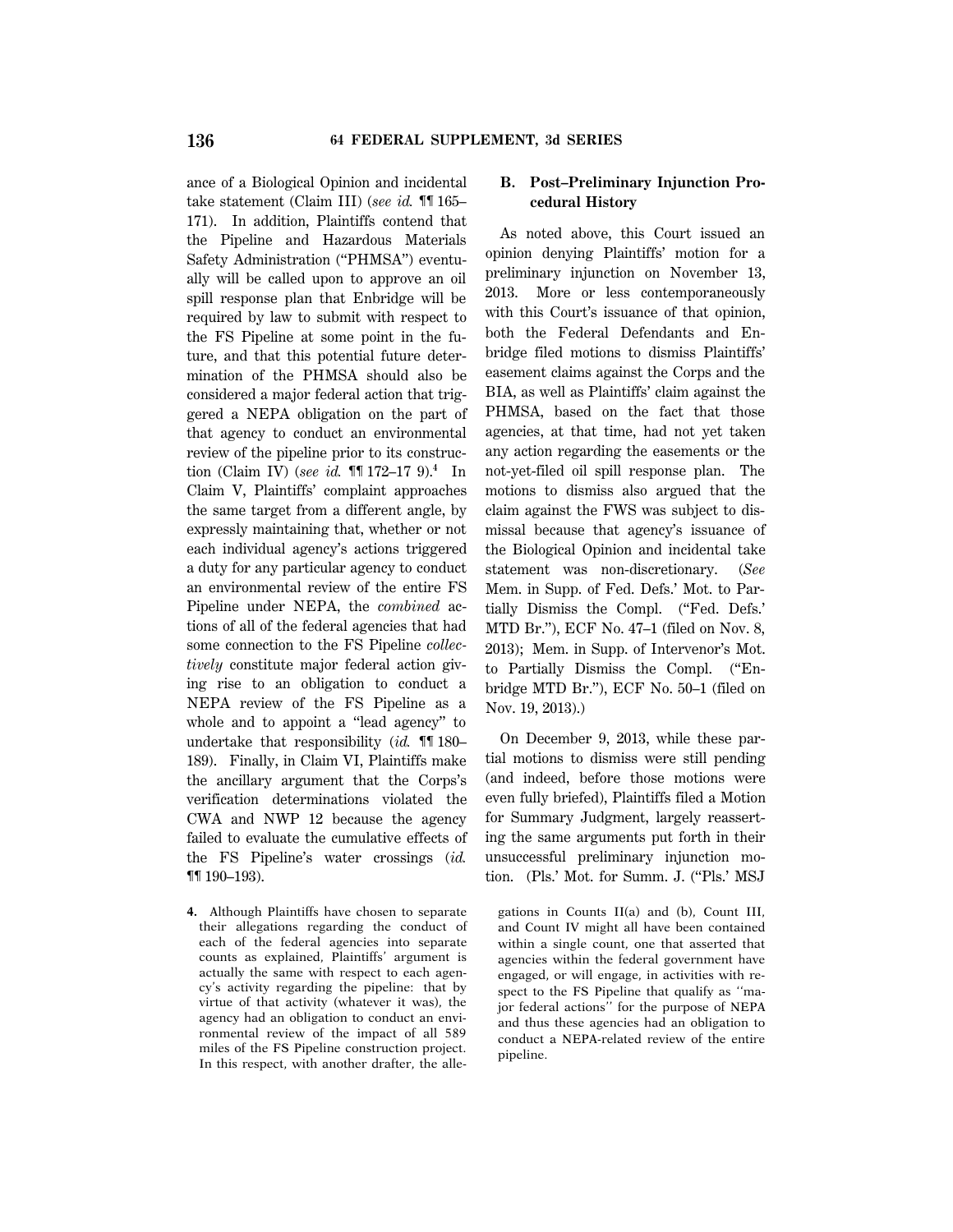### **SIERRA CLUB v. U.S. ARMY CORPS OF ENGINEERS 137 Cite as 64 F.Supp.3d 128 (D.D.C. 2014)**

Br.''), ECF No. 61.) The Federal Defendants and Enbridge responded with motions for summary judgment of their own, which were filed by January 10, 2014. (Fed. Defs.' Cross–Mot. for Summ. J. (''Fed. Defs.' MSJ Br.''), ECF No 70; Intervenor's Cross–Mot. for Summ. J. (''Enbridge MSJ Br.''), ECF No 71.) The cross-motions for summary judgment were fully briefed on February 10, 2014, and on February 21, 2014, this Court held a motion hearing on the pending partial motions to dismiss and motions for summary judgment, at the conclusion of which the Court took all of the pending motions under advisement.

Significantly, the Federal Defendants thereafter filed two notices alerting the Court to certain developments in the case. In particular, on April 23, 2014, the Federal Defendants informed the Court that the BIA had granted easements to Enbridge, and on July 18, 2014, the Federal Defendants notified the Court that the Corps had done the same with respect to the land under its jurisdiction. (*See* Notice of Issuance of Easements by BIA, ECF No. 81; Notice of Issuance of Easements by Corps, ECF. No. 90.) Thus, the BIA and the Corps have apparently completed the environmental assessments of the impact of constructing the pipeline over the land under their jurisdiction and have made final determinations that the easements over the federal land under the control of those agencies should be granted, giving Enbridge the go-ahead to begin construction on those portions of the pipeline. In addition, according to Plaintiffs in a motion

**5.** As noted, Plaintiffs have filed two motions to amend the complaint in order to account for these new events. (*See* Pls.' Mot. to Suppl. & Amend First Am. Compl., ECF No. 83; Pls.' Unopposed Mot. to Suppl. & Amend First Am. Compl., ECF No. 93; *see also supra* n.1.) However, as explained in the separate order filed today addressing those motions, filed subsequent to the parties' briefing of the motions to dismiss and cross-motions for summary judgment, the Environmental Protection Agency ("EPA") has commented on proposed plans for the construction of portions of the pipeline, concluding that the entire FS Pipeline ''[should] be analyzed as a 'connected action' in a single NEPA document.'' (Pls.' First Mot. to Amend at 4.) Despite these new developments, neither the BIA nor the Corps, nor any other federal agency, has conducted an environmental review of the entire FS Pipeline.**<sup>5</sup>**

\* \* \*

The instant opinion will proceed as follows. First, this Court will consider whether and to what extent any of the claims in Plaintiffs' complaint must be dismissed based on the arguments made in the Federal Defendants' and Intervenor's partial motions to dismiss. By and large, the Federal Defendants' and Intervenor's ripeness arguments have been overtaken by events; therefore, this Court will consider them moot and will not address them. What remains of the motions to dismiss is the argument that the Plaintiffs' claim against the PHMSA must be dismissed for lack of any ''final agency action,'' and also the contention that the FWS's preparation of a Biological Opinion and incidental take statement can never give rise to a NEPA obligation under the circumstances presented here and thus must be dismissed—both of which the Court addresses below.

Plaintiffs' proposed amendments would not alter this Court's analysis in any way, and thus would be futile. *See, e.g., Willoughby v. Potomac Elec. Power Co.,* 100 F.3d 999, 1003 (D.C.Cir.1996) (noting that leave to amend should generally be granted ''unless there is a good reason, such as futility, to the contrary'').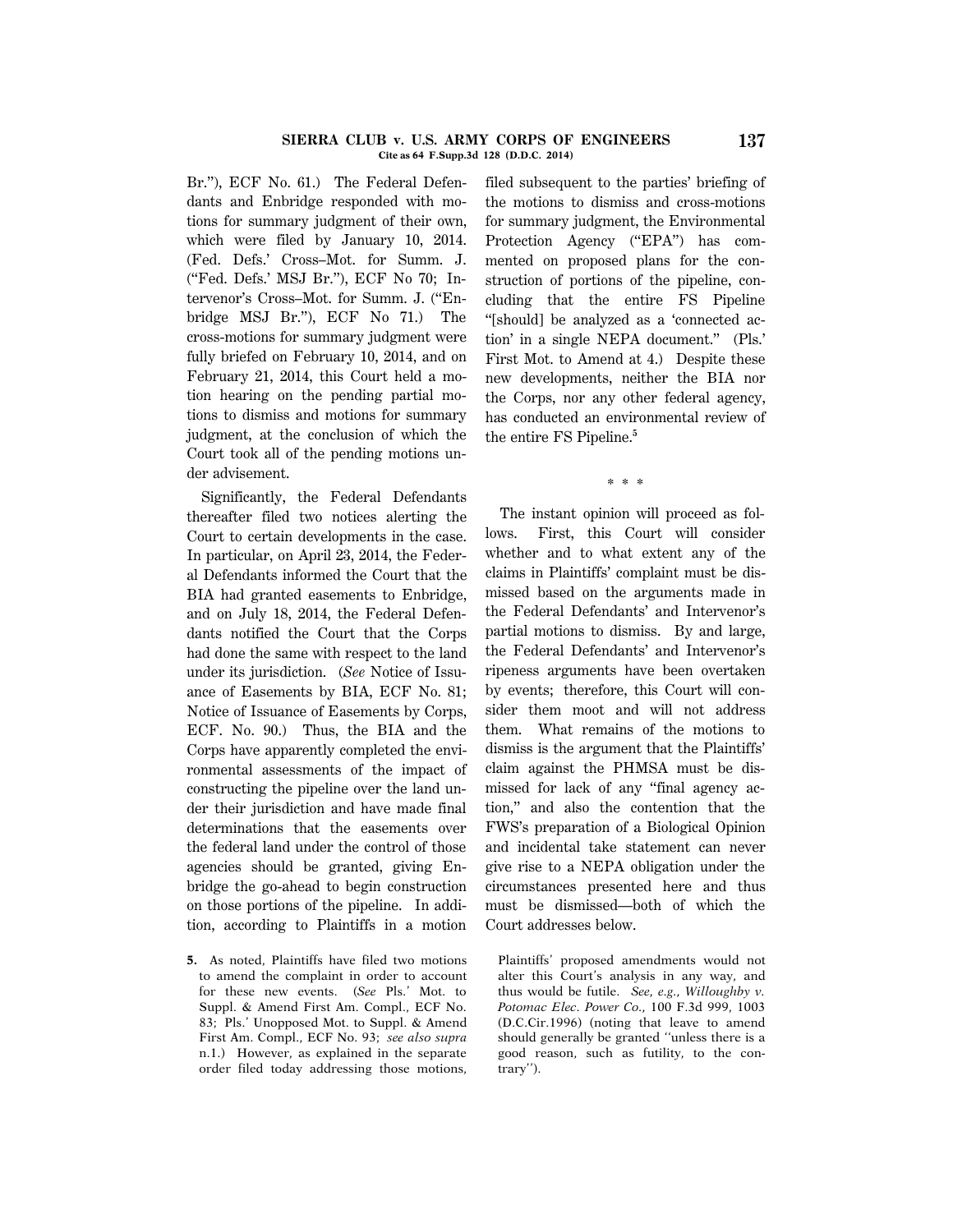Next, the Court will turn to the parties' cross-motions for summary judgment. The opinion evaluates the extent to which the record supports Plaintiffs' contentions that both the Corps's verifications and the FWS's preparation of a Biological Opinion and incidental take statement are ''major federal actions'' giving rise to environmental review obligations under NEPA. The opinion also addresses Plaintiffs' core contention that, in any event, the record establishes that some federal agencies undertook one or more "major federal actions" with respect to aspects of the FS Pipeline, and that this federal involvement—whether viewed alone or cumulatively—gave rise to an obligation on the part of the federal government to conduct a comprehensive environmental review of the entire pipeline. Finally, the opinion discusses this Court's conclusions regarding Plaintiffs' claim that the Corps violated the CWA by arbitrarily and capriciously failing to take into account the ''cumulative effects'' of the water crossings when it verified those crossings under NWP 12.

# **II. FEDERAL DEFENDANTS' AND INTERVENOR'S PARTIAL MO-TIONS TO DISMISS**

**[1]** The Federal Defendants and the Intervenor have moved to dismiss parts of Plaintiffs' complaint on two overarching bases: first, that ''Plaintiffs have challenged numerous actions that may be undertaken by the Corps, PHMSA, BIA, and EPA that have not yet occurred and may never occur'' (Fed. Defs.' Mot. to Partially Dismiss Pls.' Compl., ECF No. 47, at 2); and second, that ''Plaintiffs have not stated a claim against PHMSA, EPA, and FWS because the  $\lceil \text{ir} \rceil$   $\ldots$  actions are not major federal actions requiring NEPA review'' (Fed. Defs.' MTD Br. at 12). There is no need to flesh out the details of the Federal Defendants' and Intervenor's ripeness-related arguments with respect to the complaint's easement claims against the Corps and the BIA because both sides now agree that these agencies have done an environmental assessment of the federal land over which the FS Pipeline will run, and have, in fact, issued the easements in question. With respect to Defendants' and Intervenor's similar contention that the PHMSA has not yet taken any ''final agency action'' and thus that this Court lacks jurisdiction over the claim against the PHMSA under the APA, it is well-established that the APA's final agency action requirement is not jurisdictional, *see Reliable Automatic Sprinkler Co., Inc. v. Consumer Prod. Safety Comm'n,* 324 F.3d 726, 732 (D.C.Cir.2003); thus, the final agency action argument provides no basis for dismissal of the PHMSA under Federal Rule of Civil Procedure 12(b)(1). Furthermore, Defendants' argument that this Court should dismiss Plaintiffs' claims against the BIA and EPA are unavailing for the very simple reason that the current complaint contains no ''claim'' against the EPA or BIA that can be subjected to dismissal.**<sup>6</sup>**

both for lack of jurisdiction and for failure to state a claim (*see, e.g*., Fed. Defs.' MTD Br. at 8, 12), there is no claim against the EPA to be dismissed. Notably, with respect to the BIA, Plaintiffs' subsequently-filed motions to amend the complaint seek, in part, to add a claim relating specifically to the BIA's issuance of easements. (*See, e.g.,* Pls.' First Mot. to Amend at 4.) *See also* supra n. 4. But there appears to be no dispute that a federal agency's decision regarding whether to grant

**<sup>6.</sup>** No stand-alone claim against the EPA or the BIA appears in Plaintiffs' complaint; rather, those agencies are mentioned only in the context of Plaintiffs' Claim V, which alleges that the combined actions of all federal agencies gave rise to an obligation to perform a NEPA analysis covering the entire FS Pipeline. (*See* Compl. ¶ 181(f).) Consequently, although Defendants and Intervenor include arguments in their motions to dismiss that Plaintiffs' ''claim'' against the EPA should be dismissed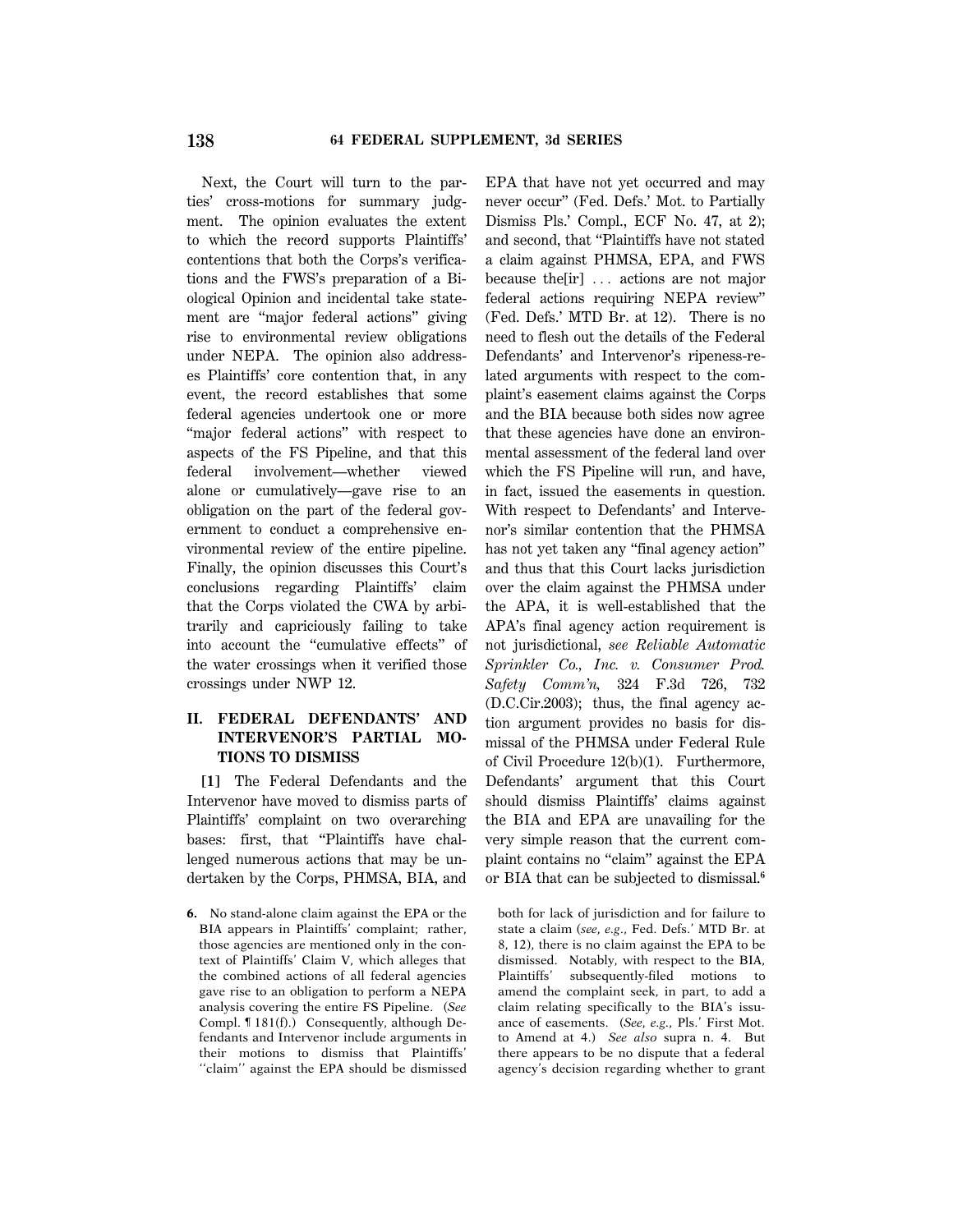### **SIERRA CLUB v. U.S. ARMY CORPS OF ENGINEERS 139 Cite as 64 F.Supp.3d 128 (D.D.C. 2014)**

This leaves for analysis only the Federal Defendants' and Intervenor's contention that Plaintiffs' claims against the PHMSA and FWS must be dismissed because they fail to state a claim upon which relief can be granted under Federal Rule of Civil Procedure 12(b)(6).

# **A. Dismissal For Failure To State A Claim Under Federal Rule Of Civil Procedure 12(b)(6)**

''A Rule 12(b)(6) motion tests the legal sufficiency of a complaint[.]'' *Browning v. Clinton,* 292 F.3d 235, 242 (D.C.Cir.2002). ''To survive a motion to dismiss, a complaint must contain sufficient factual matter, accepted as true, to state a claim to relief that is plausible on its face.'' *Ashcroft v. Iqbal,* 556 U.S. 662, 678, 129 S.Ct. 1937, 173 L.Ed.2d 868 (2009) (internal quotation marks and citation omitted). ''The plausibility standard is not akin to a 'probability requirement,' but it asks for more than a sheer possibility that a defendant has acted unlawfully.'' *Id.* (citation omitted). Although a plaintiff may survive a Rule 12(b)(6) motion even where ''recovery is very remote and unlikely[,]'' the facts alleged in the complaint ''must be enough to raise a right to relief above the speculative level[.]'' *Bell Atl. Corp. v. Twombly,* 550 U.S. 544, 555–56, 127 S.Ct. 1955, 167 L.Ed.2d 929 (2007) (internal quotation marks and citation omitted). Moreover, a pleading must offer more than ''labels and conclusions'' or a ''formulaic recitation of the elements of a cause of action[.]'' *Iqbal,* 556 U.S. at 678, 129 S.Ct. 1937 (internal quotation marks and citation omitted).

If the facts as alleged, which must be taken as true, fail to establish that a plaintiff has stated a claim upon which relief can be granted, the Rule 12(b)(6) motion must be granted. *See, e.g., Am. Chemistry Council, Inc. v. U.S. Dep't of Health & Human Servs.,* 922 F.Supp.2d 56, 61 (D.D.C.2013). Notably, in deciding a Rule 12(b)(6) motion, a court may ''consider only the facts alleged in the complaint, any documents either attached to or incorporated in the complaint[,] and matters of which [the Court] may take judicial notice.'' *EEOC v. St. Francis Xavier Parochial Sch.,* 117 F.3d 621, 624 (D.C.Cir. 1997).

**B. Plaintiffs' Claim Against The FWS Is Not Susceptible To Dismissal On Rule 12(b)(6) Grounds, But The Claim Against The PHMSA Is Dismissed On This Basis**

The complaint maintains that the FWS and PHMSA have engaged in ''major federal actions'' for the purpose of NEPA and thus should have conducted an environmental review of the entire pipeline. (*See* Compl. **11. 11. 11. 11. 11. 11. 11. 11. 11. 11. 11. 11. 11. 11. 11. 11. 11. 11. 11. 11. 11. 11. 11. 11. 11. 11. 11. 11. 11. 11. 11. 11. 11. 11. 11. 11.** (PHMSA).) The Federal Defendants and Intervenor maintain that no such NEPA claim is possible as a matter of law because neither agency exercises any discretion in determining whether or not to issue a Biological Opinion or approve a submitted oil-response plan, and in any event, the PHMSA has not yet engaged in *any* action, much less a major federal action, with respect to the FS Pipeline. (*See* Fed. Defs.' MTD Br. at 16–23; Enbridge MTD Br. at 5–10.)

**[2]** The Court concludes that it cannot dismiss the claim against the FWS on the

an easement over federal land triggers a NEPA duty to consider the environmental impact of that action, and in fact, both the Corps and the BIA have now satisfied this requirement. Therefore, as set forth in the separate

order accompanying this opinion, this Court has denied Plaintiffs' motion to amend the complaint to set forth a separate claim on this ground.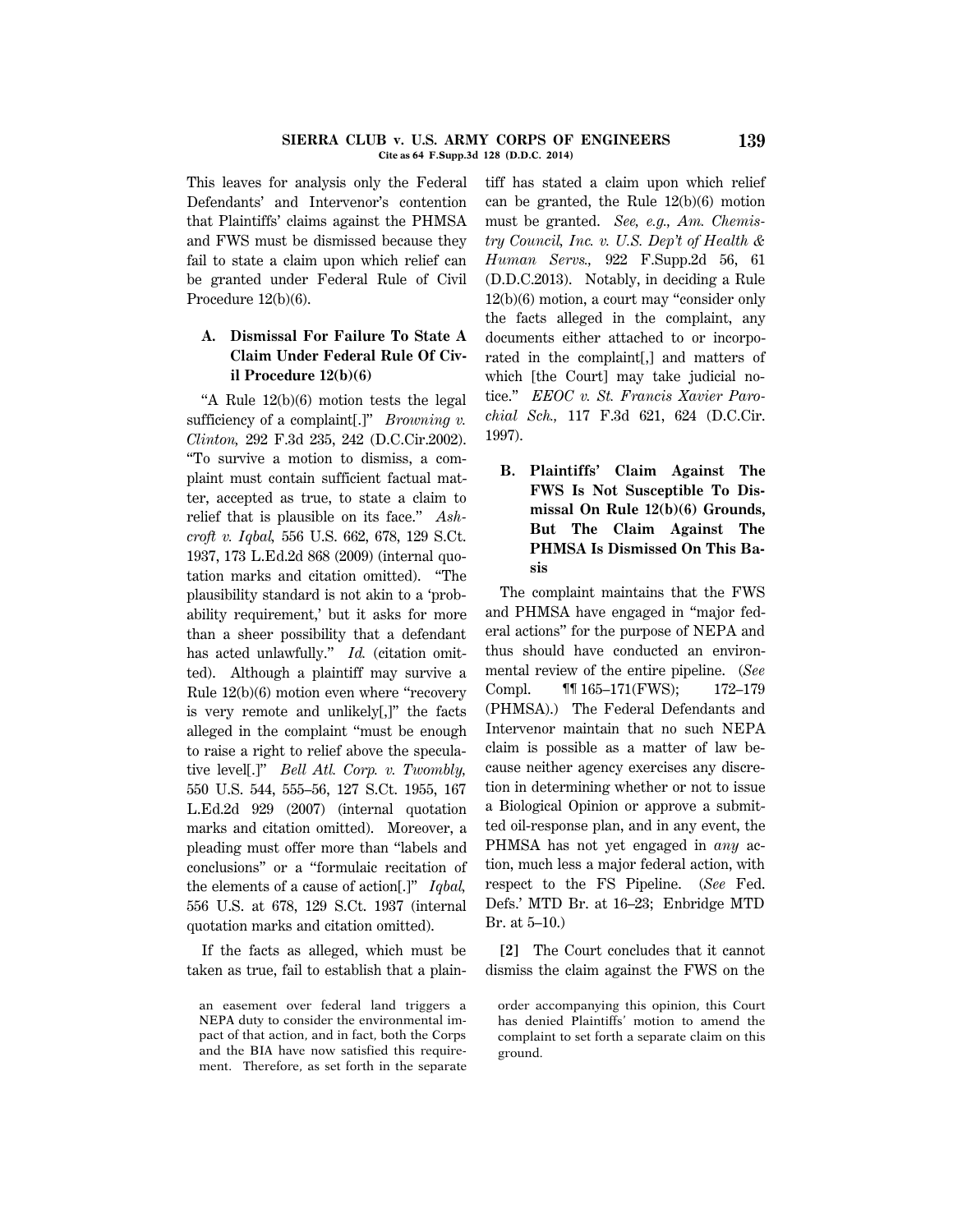proffered lack-of-discretion ground because, as this Court made clear in the PI Opinion, there are circumstances in which the FWS's mandatory issuance of a Biological Opinion and incidental take statement *can* trigger the obligation to conduct a NEPA review. *See Sierra Club,* 990 F.Supp.2d at 30 (rejecting the argument that ''an FWS opinion and incidental take statement issued pursuant to the Section 7 consultation process can *never* rise to the level of major federal action'' (emphasis in original)); *see also Bennett v. Spear,* 520 U.S. 154, 169, 117 S.Ct. 1154, 137 L.Ed.2d 281 (1997) (noting that, in some circumstances, a Biological Opinion can have ''a powerful coercive effect on the action agency'' and therefore qualify as a major federal action); *Ramsey v. Kantor,* 96 F.3d 434, 444 (9th Cir.1996) (finding that a Biological Opinion and incidental take statement that the FWS issued as required pursuant to Section 7 of the Environment Protection Act was a major federal action insofar as it was the ''functional equivalent to a permit''). The Federal Defendants and Intervenor have provided no good reason for this Court to reconsider its conclusion in this regard, nor have they provided any basis for concluding that the PHMSA's mandatory approval of an oil spill response plan should be analyzed any differently. Therefore, this Court declines

- **7.** Of course, the Court's conclusion that, in some circumstances, the preparation of a Biological Opinion and incidental take statement can qualify as a major federal action says nothing about whether it does so on the facts of this case. That question is addressed in Part III.B.1 below, in the context of the parties' cross-motions for summary judgment.
- **8.** As explained in detail in the PI Opinion, Plaintiffs' PHMSA claim is predicated on the fact that, under the Oil Pollution Act of 1990, the operators of oil pipelines are required to submit to the PHMSA "a plan for responding, to the maximum extent practicable, to a worst case discharge, and to a substantial threat of such a discharge, of oil or a hazardous sub-

to find that—as a matter of law—agency actions such as the issuance of a Biological Opinion and incidental take statement or the approval of a mandated oil spill response plan can never rise to the level of major federal action for NEPA purposes.**<sup>7</sup>**

The additional argument that the Federal Defendants and the Intervenor make regarding the dismissal of Plaintiffs' claim against the PHMSA has much more traction. The complaint claims that the PHMSA violated a duty to conduct a NEPA review of the entire FS Pipeline before construction began because, at some point in the future, PHMSA will be called upon to approve an oil spill response plan for the FS Pipeline and that such approval will constitute a ''major federal action'' for NEPA purposes. (Compl.¶¶ 172–179.) Defendants maintain that this claim should be dismissed because the PHMSA has not yet even been *presented* with such a plan, much less engaged in the process of deciding whether or not to approve one, and thus, the complaint fails to state a claim upon which relief can be granted.**<sup>8</sup>**

**[3]** On this point, the Court agrees with Defendants. Although the fact that an agency has not yet affirmatively acted may not preclude a finding that the agency

stance.'' 33 U.S.C. § 1321(j)(5); *see also Sierra Club,* 990 F.Supp.2d at 16. In order for an oil pipeline to begin operations, the PHMSA must either approve this plan, or authorize the pipeline to operate without approval for up to two years, provided that the operator has submitted a plan and has certified that it is meeting certain requirements. *Id.* § 1321(j)(5)(F), (G). Plaintiffs assert that the PHMSA's eventual approval of Enbridge's not-yet-submitted oil spill response plan, or its granting Enbridge authority to operate the FS Pipeline without approval, will qualify as a major federal action warranting a NEPA environmental review.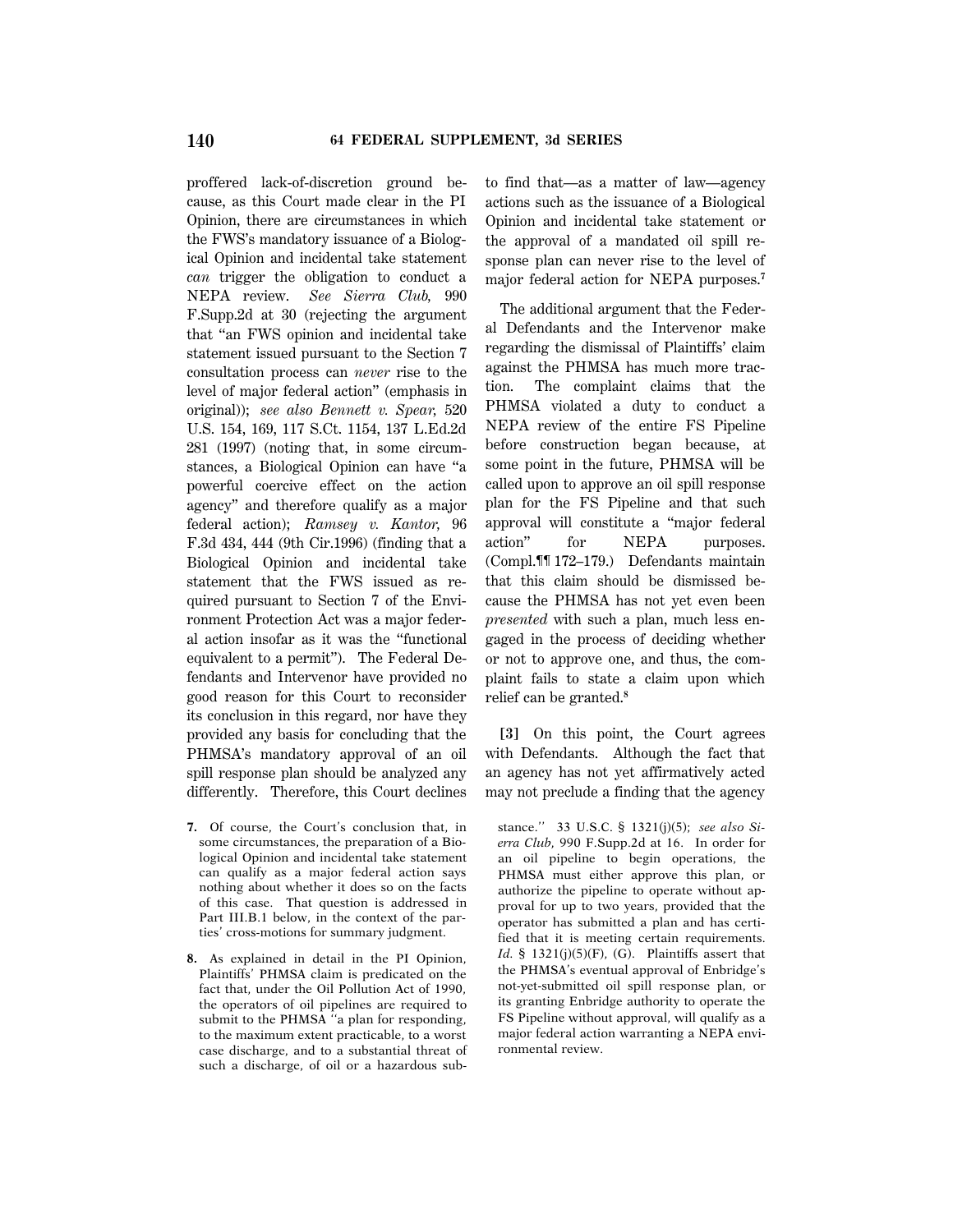### **SIERRA CLUB v. U.S. ARMY CORPS OF ENGINEERS 141 Cite as 64 F.Supp.3d 128 (D.D.C. 2014)**

has taken "final agency action" for the purposes of the APA, *see, e.g., Biovail Corp. v. FDA,* 448 F.Supp.2d 154, 161 (D.D.C.2006) (under the APA '' 'agency action' includes, *inter alia,* agency 'failure to act' ''), it is readily apparent to this Court that a ''major federal action'' for NEPA purposes must be defined with reference to an agency's *active* consideration of whether or not to act. As was explained in the PI Opinion, Congress wanted to ''ensure that federal agencies made fullyinformed and well-considered decisions'' regarding whether to act in a certain way or refrain from acting, and ''[t]o this end,'' NEPA specifically mandates that, ''before a federal agency undertakes a 'major federal action[ ] significantly affecting the quality of the human environment,'  $\dots$  the agency [must] evaluate the environmental consequences of that proposed action.'' *Sierra Club,* 990 F.Supp.2d at 18 (quoting 42 U.S.C. § 4332(2)(C)). Regulations implementing NEPA further underscore the point that the NEPA duty is triggered only when an agency is actively considering undertaking a proposed major federal action. Section 1502.5 of Title 40 of the Code of Federal Regulations states that ''[a]n agency shall commence preparation of an [environmental analysis under NEPA] as close as possible to the time the agency *is developing or is presented with a proposal* [.]'' 40 C.F.R. § 1502.5 (emphasis added). Similarly, section 1506.1(b) provides that ''[i]f any agency *is considering an application* from a non-Federal entity,'' that agency must ''promptly notify the applicant that the agency will take appropriate action to insure that the objec-

**9.** Plaintiffs' NEPA-related claims are also brought under the APA, presumably because, as explained in the PI Opinion, ''NEPA does not provide a separate cause of action for plaintiffs seeking to enforce its EIS requirements.'' *Sierra Club,* 990 F.Supp.2d at 22 (internal quotation marks and citation omittives and procedures of NEPA are achieved.'' 40 C.F.R. § 1506.1(b) (emphasis added).

**[4]** Here, it is undisputed that the PHMSA has not even received an application from Enbridge for approval of an oil spill response plan (or a request that the pipeline be authorized to operate without such approval); thus, the agency is certainly not engaged in the process of considering any such plan or request. This Court concludes that, insofar as the PHMSA has not even *begun* considering whether or not to take action with regard to the FS Pipeline, the PHMSA had no duty under NEPA or otherwise to conduct an environmental review of the FS Pipeline as a matter of law, and therefore, Plaintiffs' claim against the PHMSA (Claim IV of the complaint) must be dismissed for failure to state a claim upon which relief can be granted.

# **III. THE PARTIES' CROSS–MO-TIONS FOR SUMMARY JUDG-MENT**

Plaintiffs' motion for summary judgment maintains that the record here conclusively demonstrates both that an environmental impact study of the entire FS Pipeline was required under NEPA (*see, e.g.,* Pls.' MSJ Br. at 1–3), and also that the Corps violated the CWA and the APA when it allegedly verified that the 1,950 FS Pipeline-related water crossings were consistent with NWP 12 without taking into account the ''cumulative effects'' of those water crossings (*see* Compl. ¶¶ 190–93; Pls.' MSJ Br. at 41–54).**<sup>9</sup>** The Federal Defendants and the Intervenor argue with equal vigor in

ted). Here, ''Plaintiffs' complaint alleges'' and its summary judgment motion vigorously argues—that ''insofar as none of the Federal Agencies have completed an EA and EIS with respect to the FS Pipeline, the Federal Agencies have not only violated NEPA, they have also violated the APA.'' *Id.*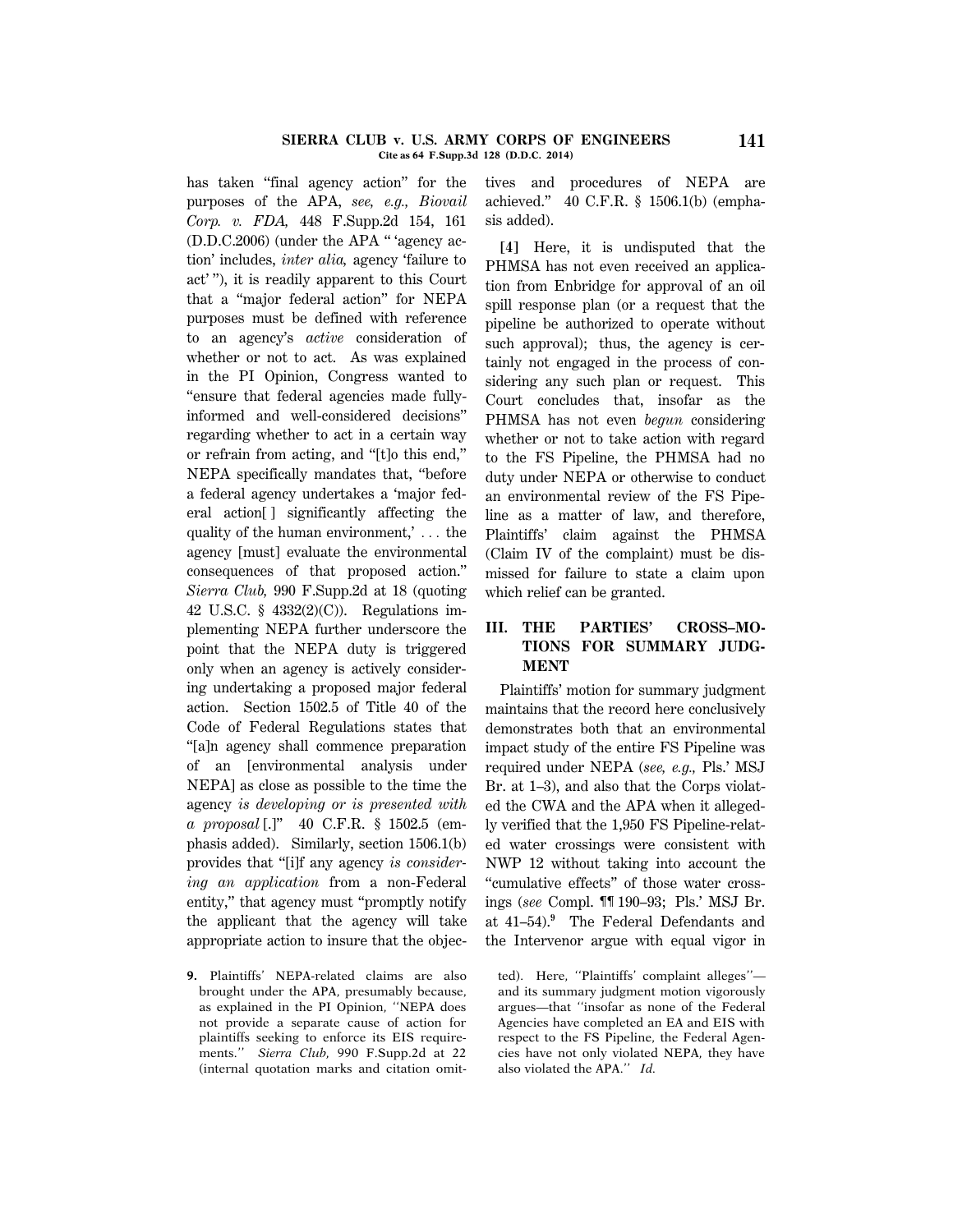their cross-motions for summary judgment that the undisputed record facts pertaining to the construction of the FS Pipeline establish no such thing. (*See* Defs.' MSJ Br. at 1, 40–42; Enbridge MSJ Br. at 1–3, 41– 44.) As explained below, after an evaluation of the complaint's NEPA, CWA, and APA claims in light of the evidence presented, this Court has determined that Defendants are entitled to judgment as a matter of law.

# **A. Standard For Summary Judgment In Administrative Action Cases**

**[5–7]** In most civil cases, summary judgment will be granted ''if the movant shows that there is no genuine dispute as to any material fact and the movant is entitled to judgment as a matter of law.'' Fed. R. Civ. P. 56(a); *Anderson v. Liberty Lobby, Inc.,* 477 U.S. 242, 247, 106 S.Ct. 2505, 91 L.Ed.2d 202 (1986); *Moore v. Hartman,* 571 F.3d 62, 66 (D.C.Cir.2009). ''Summary judgment is [also] the proper mechanism for deciding, as a matter of law, whether an agency action is supported by the administrative record and consistent with the APA standard of review.'' *Loma Linda Univ. Med. Ctr. v. Sebelius,* 684 F.Supp.2d 42, 52 (D.D.C.2010) (citing *Stuttering Found. of Am. v. Springer,* 498 F.Supp.2d 203, 207 (D.D.C.2007)); *see also Richards v. INS,* 554 F.2d 1173, 1177 n. 28 (D.C.Cir.1977). However, due to the limited role a court plays in reviewing the administrative record to evaluate whether an agency has complied with the APA, the typical summary judgment standards are not applicable. *Stuttering,* 498 F.Supp.2d at 207.

Under the APA, it is the role of the agency to resolve factual issues to arrive at a decision that is supported by the administrative record, whereas ''the function of the district court is to determine whether or not as a matter of law the evidence in the administrative record permitted the agency to make the decision it did.''

*Id.* (quoting *Occidental Eng'g Co. v. INS,* 753 F.2d 766, 769–70 (9th Cir.1985)). In other words, ''when a party seeks review of agency action under the APA, the district judge sits as an appellate tribunal,'' and ''[t]he 'entire case' on review is a question of law.'' *Am. Bioscience, Inc. v. Thompson,* 269 F.3d 1077, 1083 (D.C.Cir. 2001) (footnote and citations omitted).

**[8–10]** Significantly, the APA provides a ''default standard'' of judicial review of agency actions on summary judgment when the governing statute does not otherwise provide one: ''[a] court must set aside agency action it finds to be 'arbitrary, capricious, an abuse of discretion, or otherwise not in accordance with law.'" Tou*rus Records, Inc. v. DEA,* 259 F.3d 731, 736 n. 10 (D.C.Cir.2001) (quoting 5 U.S.C. § 706(2)(A)). "The 'arbitrary and capricious' standard of review as set forth in the APA is highly deferential,'' and the Court must therefore ''presume the validity of agency action.'' *Am. Horse Prot. Ass'n v. Yeutter,* 917 F.2d 594, 596 (D.C.Cir.1990) (citation omitted). Although the ''court is not to substitute its judgment for that of the agency $[$ , $]$ ... the agency must examine the relevant data and articulate a satisfactory explanation for its action[,] including a rational connection between the facts found and the choice made.'' *Motor Vehicle Mfrs. Ass'n v. State Farm Mut. Auto. Ins. Co.,* 463 U.S. 29, 43, 103 S.Ct. 2856, 77 L.Ed.2d 443 (1983) (citations and quotation marks omitted).

# **B. The Record Establishes That No Federal Agency, Alone Or In Combination, Had A NEPA Duty To Evaluate The Entire FS Pipeline**

Plaintiffs' primary contention in this case—which is restated in various ways in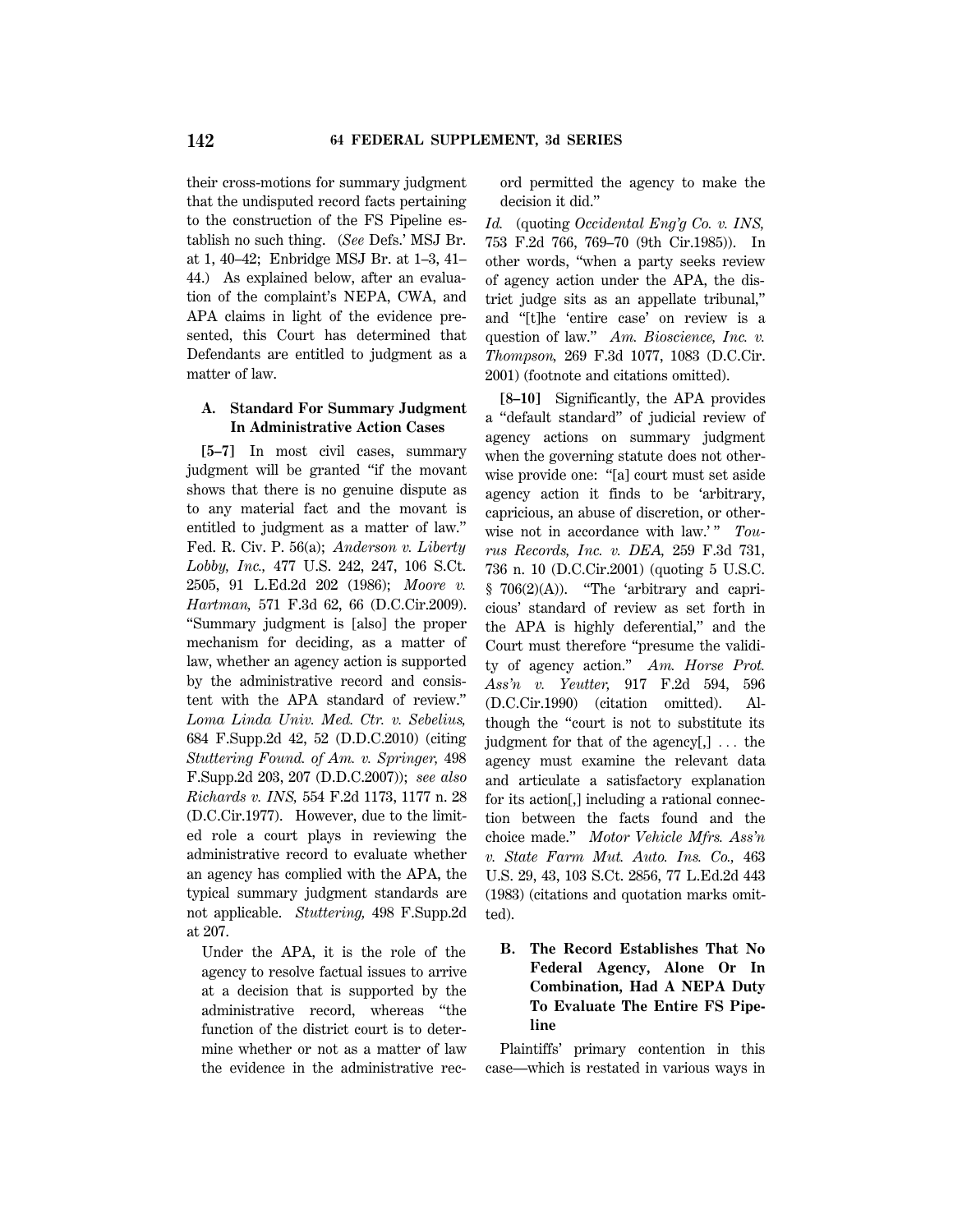#### **SIERRA CLUB v. U.S. ARMY CORPS OF ENGINEERS 143 Cite as 64 F.Supp.3d 128 (D.D.C. 2014)**

different counts of the complaint—is that, under NEPA, one or more agencies of the federal government was legally required to undertake a comprehensive review of the potential environmental impacts of the construction and operation of the entire FS Pipeline before construction on that pipeline commenced. (*See* Am. Compl. ¶¶ 180–189; Pls.' MSJ Br. at 13–39.) As previously noted, the NEPA statute requires preparation of an environmental impact study regarding every ''major federal action significantly affecting quality of the human environment," 33 U.S.C. § 4332(2)(C), and in relevant part, NEPA regulations define ''major federal actions'' as ''projects and programs entirely or partly financed, assisted, conducted, regulated, or approved by federal agencies[,]'' 40 C.F.R. § 1508.18(a). Relying on this statutory and regulatory framework, Plaintiffs here point to three bases for their argument that NEPA unquestionably required the federal government to undertake an environmental review of the entire FS Pipeline.

First, Plaintiffs assert that certain activities that the individual federal agencies named as defendants have undertaken with respect to the FS Pipeline qualify as "major federal actions" that should have prompted those agencies to do an assessment of the entire FS pipeline under

**10.** The complaint focuses primarily on the activities of the Corps and the FWS, alleging individual NEPA claims against those agencies separately, and it also puts the PHMSA in this same boat (*see* Compl. ¶¶ 172–180). In light of this Court's conclusion above that Plaintiffs' claim against the PHMSA must be dismissed pursuant to Federal Rule of Civil Procedure 12(b)(6), *see supra* Part II.B, the Court will focus here on Plaintiffs' NEPA claims against the Corps and FWS, and will not proceed to consider whether summary judgment should be entered in favor of either party on Plaintiffs' individual NEPA claim against the PHMSA.

NEPA. (*See* Compl. ¶¶ 156–160, 165–171; Pls.' MSJ Br. at 18–30.) *See also Sierra Club,* 990 F.Supp.2d at 15–16.**<sup>10</sup>** Second, Plaintiffs argue that, regardless of whether the activity of any particular federal agency standing alone constituted a major federal action that triggered a duty to conduct an environmental review of the entire FS Pipeline under NEPA, the combination of *all* of the federal activities that the myriad federal agencies that have been consulted regarding some aspect of the construction and operation of the pipeline have undertaken—including the PHMSA's potential future approval of the required oil spill response plan—indicates that the federal government has sufficient control over the FS Pipeline that the pipeline itself qualifies as a major federal action, despite being privately owned and overwhelmingly constructed on private land. (*See* Compl. ¶¶ 180–89; Pls.' MSJ Br. at 34–39.) **<sup>11</sup>** Plaintiffs' third theory of NEPA liability is that if *any* of the activities of the federal agencies qualifies as a ''major federal action'' triggering environmental review of some aspect of the pipeline project, that acting agency cannot confine its environmental impact assessment to the area under its own jurisdiction; rather, its review must encompass the *entirety* of the FS Pipeline's construction and operation because the pipeline is one ''connected ac-

**11.** This Court's conclusion that Plaintiffs have failed to state a claim against the PHMSA does not preclude its consideration of Plaintiffs' allegations about the future actions of that agency to the extent that those allegations relate to Plaintiffs' claim regarding the overall ''federalization'' of the FS Pipeline. In this same vein, the Court has also considered the complaint's allegations regarding the BIA in its evaluation of Plaintiffs' federalization contention, despite the fact that the complaint contains no separate claim against the BIA and the Court has not granted Plaintiffs leave to amend the complaint to include any such claim. *See supra* nn.4, 5; *see also* ECF No. 96 (Court's Order denying leave to amend the complaint).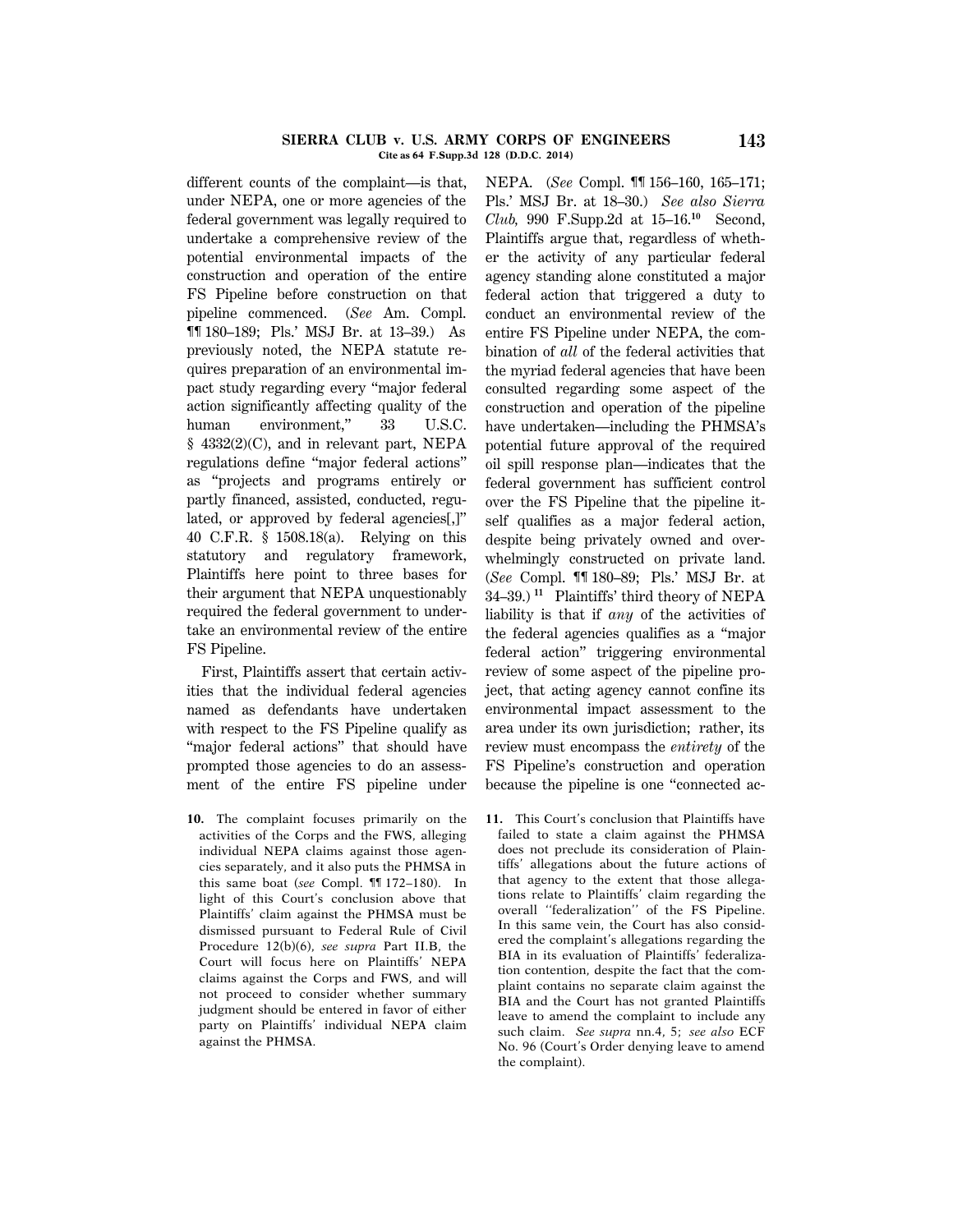tion.'' (*See* Pls.' MSJ Br. at 13–16.) **<sup>12</sup>** In short, all roads lead to Plaintiffs' core contention that the federal government violated a NEPA duty to assess the environmental impact of the entire FS Pipeline prior to the pipeline's construction. For the reasons that follow, this Court disagrees.

1. *Neither The Corps's Verifications Nor The Service's Biological Opinion And Incidental Take Statement Qualify As ''Major Federal Actions'' Under the Circumstances Presented*

**[11]** Plaintiffs' first argument in support of summary judgment on their NEPA-violation claims is that the record indisputably establishes that both the Corps's issuance of four letters verifying the FS Pipeline water crossings, and also the FWS's preparation of a Biological Opinion and incidental take statement, qualify as ''major federal actions'' that triggered a duty to conduct an environmental impact review under NEPA. Under the regulations implementing NEPA, the term ''major federal action'' includes ''actions with effects that may be major and which are potentially subject to Federal control and responsibility[,]'' 40 C.F.R. § 1508.18, and as explained in the PI Opinion, the relevant case law and authorities establish that, if the federal agency itself is not undertaking or financing the project in question, the agency action qualifies as "major federal action" for NEPA purposes only if the agency's act is tantamount to a permit that allows the project to proceed. *See Sierra Club,* 990 F.Supp.2d at 25–26; *see also Wetlands Action Network v. U.S. Army Corps of Eng'rs,* 222 F.3d 1105, 1117

**12.** Under this theory, the fact that the Corps and the BIA apparently believed that an environmental assessment pursuant to NEPA was a necessary prerequisite to their decisions regarding whether to grant easements, for example, means that those agencies had an obligation to conduct a review of the entire FS Pipeline, and not just the easement-related

(9th Cir.2000) (finding no major federal action where the project in question ''*could* proceed without the permit'' issued by a federal agency (emphasis in original)); *Ramsey,* 96 F.3d at 444 (noting that ''if a federal permit is a prerequisite for a project with adverse impact on the environment, issuance of that permit does constitute a major federal action''); Daniel R. Mandelker, *NEPA Law & Litig.* § 8:19 (2d ed.2014) (explaining that ''[f]ederal permits, leases and other approvals'' are ''typical examples'' of major federal action triggering NEPA in the context of otherwise non-federal projects). Plaintiffs appear to accept that standard, and argue here that the Corps's verification letters which collectively certified that the 1,950 instances in which the FS Pipeline impacts waters of the United States were consistent with a preexisting nationwide permit—were effectively ''permits'' for the purpose of the NEPA definition. (*See* Pls.' MSJ Br. at 24–26.) Plaintiffs make essentially this same argument with respect to the Biological Opinion and incidental take statement that the FWS issued when it consulted with the Corps and BIA. (*See id.* at 19–21.) However, in light of the record evidence, this Court concludes that neither the Corps's verifications nor the FWS's Biological Opinion and incidental take statement satisfy the ''major federal action'' NEPA requirement.

# *a. The Corps's NWP 12 Verifications Are Not The Equivalent Of Permits For NEPA Purposes*

The PI Opinion discussed at length how the Corps's NWP 12 verification process

areas. (*See, e.g.,* Pls.' First Mot. to Amend at 6.) In this respect, the complaint's claim against the Corps, and also its allegations regarding the BIA, remain relevant, despite the fact that both agencies have already conducted a (limited) environmental impact review.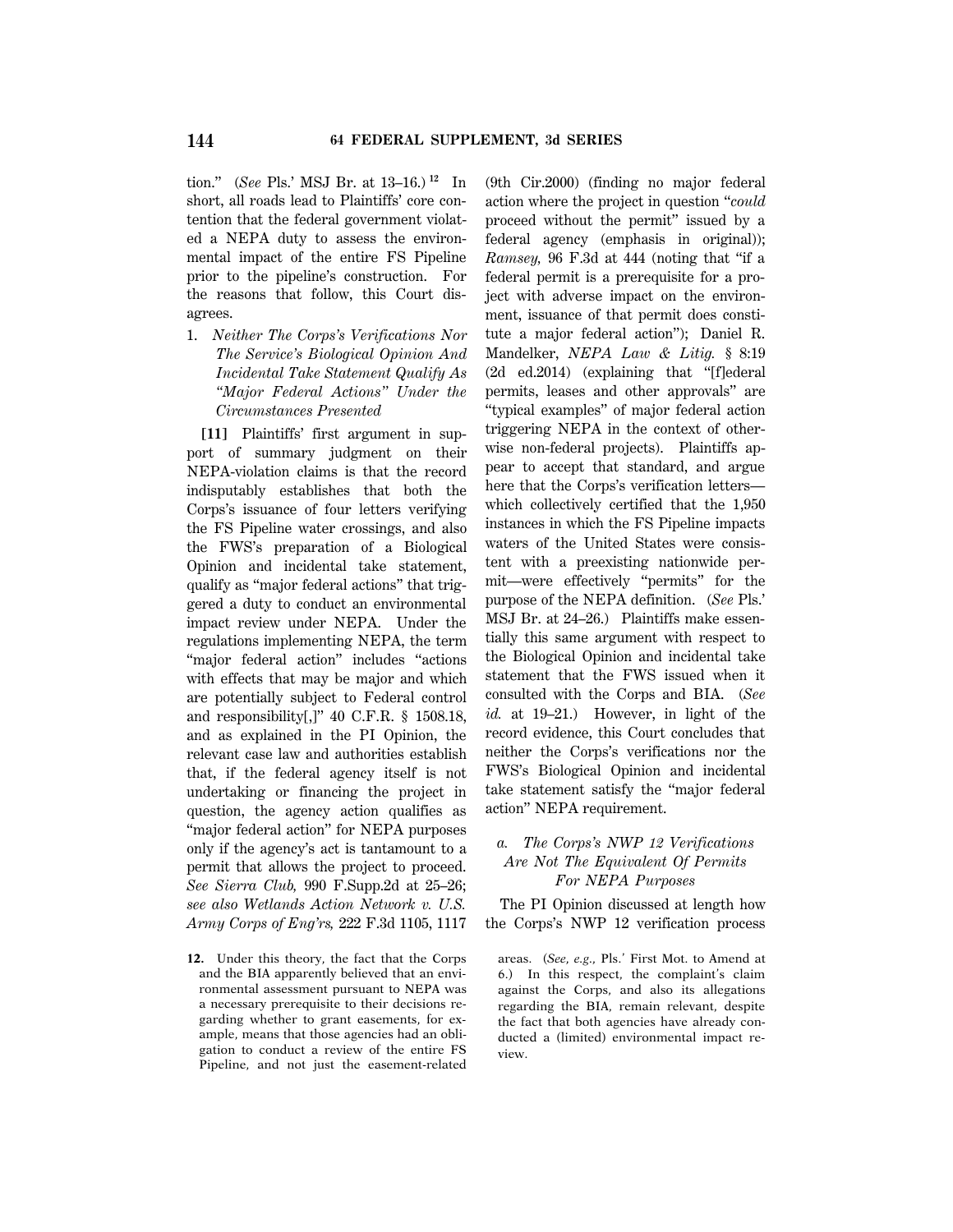#### **SIERRA CLUB v. U.S. ARMY CORPS OF ENGINEERS 145 Cite as 64 F.Supp.3d 128 (D.D.C. 2014)**

relates to the overall pipeline project. *See Sierra Club,* 990 F.Supp.2d at 14, 19–22, 25–30. Briefly, under the CWA, a party seeking to discharge dredged or fill material into wetlands or waters that are under the jurisdiction of the Corps must obtain federal approval to do so. *See* 33 U.S.C. § 1344. The party can seek this approval in one of two ways: either it can apply to the Corps for an individual permit, *id.* § 1344(a), or it can request that the Corps verify that the actions the party seeks to take are already authorized under an existing general permit. *Id.* § 1344(e).**<sup>13</sup>** The difference between these separate paths to the same destination is significant, because the individual permitting process involves ''detailed application and processing instructions'' and the Corps's ''casespecific review of each application,'' *Sierra Club,* 990 F.Supp.2d at 19 (citing 33 C.F.R. Parts 323, 325 (2013)), while under the general permitting system, the Corps has already concluded that covered activities can proceed based on an extensive environmental impact study that the agency does periodically regarding such construction activities on a regional or nationwide basis. *See id.* at 27 (explaining that ''under the nationwide permit system, the Corps has already done an environmental review on a general categorical basis and has already given its imprimatur to discharges that result from the type of construction activity at issue under specified circumstances''). Therefore, when a party approaches the Corps under the general permitting scheme (which is not even required for every water-related construction project), such party is merely requesting ''verification'' of their own belief that the proposed construction project satisfies the Corps's previously established require-

**13.** General permits provide blanket authorization for specified activities within certain geographical areas, including (as relevant here) nationwide. *See* 33 U.S.C. § 1344(e).

ments. *See id.* ("When a prospective permittee files a pre-clearance notice [under the general permit process], the only thing left to be done is for the Corps's district engineers to verify that the planned project does, in fact, fit within the category of activities that the Corps has already authorized.'').

**[12]** For its construction of the FS Pipeline, Enbridge asked the Corps to verify that each of the 1,950 water crossings that construction of the FS Pipeline might impact was consistent with Nationwide Permit 12, a nationwide permit that specifically authorizes discharges into federal waterways as required for ''the construction, maintenance, repair, and removal of utility lines and associated facilities in waters of the United States, provided the activity does not result in the loss of greater than 1/2–acre of waters of the United States for each single and complete project.'' Reissuance of Nationwide Permits, 77 Fed.Reg. 10,184, 10,271 (Feb. 21, 2012). In August and September of 2013, Corps district engineers from each of the four Corps districts through which the FS Pipeline passes issued letters verifying that the water crossings associated with the FS Pipeline were, in fact, consistent with NWP 12. (*See* Admin. R. (''AR'') App. Part 1, ECF No. 79–1, at 5–11 (Kansas City Dist. Verification Letter); AR App. Part 6, ECF No. 79–6, at 5–17 (Rock Island Dist. Verification Letter); AR App. Part 7, ECF No. 79–7, at 5–13 (St. Louis Dist. Verification Letter); AR App. Part 10, ECF No. 79–10, at 5–6 (Tulsa Dist. Verification Letter).)<sup>14</sup> The issuances of these letters are the ''actions'' that Plaintiffs insist constitute a ''major federal ac-

**<sup>14.</sup>** Page number references in citations to the AR Appendix filed with the Court refer to the page numbers the Court's electronic filing system assigns.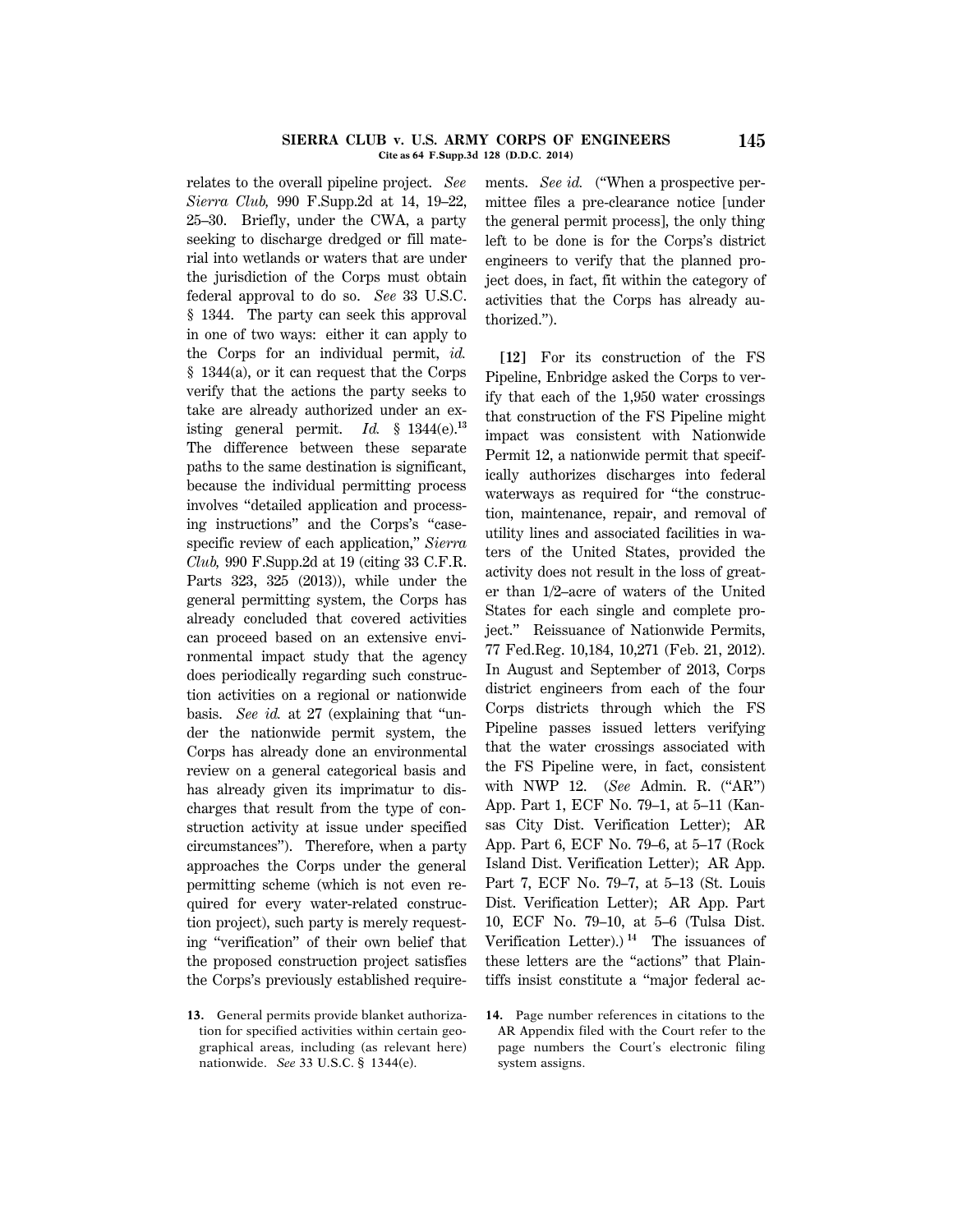tion'' that, according to Plaintiffs, triggered an obligation on the part of the Corps to conduct an environmental review of the entire FS Pipeline consistent with NEPA. (Pls.' MSJ Br. at 24–31.)

This Court explained in detail in the PI Opinion why Plaintiffs would be unlikely to establish that the Corps's verifications were permits for construction of the FS Pipeline such that they would qualify as a major federal action under the regulatory definition. *See Sierra Club,* 990 F.Supp.2d at 25–30. The PI Opinion noted that ''the law quite clearly distinguishes between 'verifications' and 'permits' in the CWA context,'' and that this distinction manifests itself in the difference between a project that is verified as consistent with an existing general permit, and one that must be subjected to searching scrutiny under the individual permitting system. *Id.* at 26. Most significantly, this Court pointed out that ''the entire *point* of the general permitting system is to avoid the burden of having to conduct an environmental review under NEPA when a verification—as distinguished from an individual discharge permit—is sought,'' *id.* (emphasis added), and that it would therefore "make[] little sense" to accept Plaintiffs" position that ''notwithstanding the FS Pipeline project's eligibility for verification under NWP 12, the Corps nevertheless had to conduct a full environmental review under NEPA[,]'' *id.* at 26–27.

In their summary judgment motion, Plaintiffs point to no record evidence or any new authorities that would cast doubt on the Court's prior reasoning regarding the proper characterization of the Corps's verifications. Rather, Plaintiffs now seek essentially to sidestep the distinction between general and individual permits altogether, by arguing that the verifications here qualify as a major federal action because, as a result of the verifications, the Corps had ''discretion over a substantial part'' of the FS Pipeline. (Pls.' MSJ Br. at 25 (citing *Karst Envtl. Educ. & Prot., Inc. v. EPA,* 475 F.3d 1291, 1297 (D.C.Cir. 2007)).) To the extent that this argument is based on Plaintiffs' contention that the verifications here related to a significant number of water crossings spread throughout the length of the pipeline, *i.e.,* that the Corps's verification process impacted a ''substantial part'' of the pipeline (*see* Pls.' MSJ Br. at 33–34), they do have a point about scale, but it is a point that, in this Court's view, is not material to the applicable legal analysis.

As the PI Opinion explained, when the Corps undertakes to ''verify'' the benign nature of a project under the general permit scheme, it is not engaging in an exercise of discretion with respect to that project in the relevant sense, regardless of whether the agency is called upon to verify one water crossing or 1,000. *See Sierra Club,* 990 F.Supp.2d at 28–29 & n. 14. The plain language of NEPA underscores that Congress understood that not all of the activities that an agency undertakes can properly be considered ''major federal actions'' for NEPA purposes, and courts rightly have concluded that only those agency actions that implicate an agency's decision-making authority qualify as ''major federal actions'' under NEPA. *See, e.g., Citizens Against Rails–to–Trails v. Surface Transp. Bd.,* 267 F.3d 1144, 1151 (D.C.Cir.2001) (''The touchstone of whether NEPA applies is discretion.''). Whereas a request for *an individual permit* to discharge dredged material into waters of the United States requires the Corps to consider such matters as ''the location, purpose and need for the proposed activity," as well as the "the type, [source,] composition and quantity of the material to be dredged, the method of dredging, and the site and plans for disposal of the dredged material[,]'' 33 C.F.R. § 325.1(d),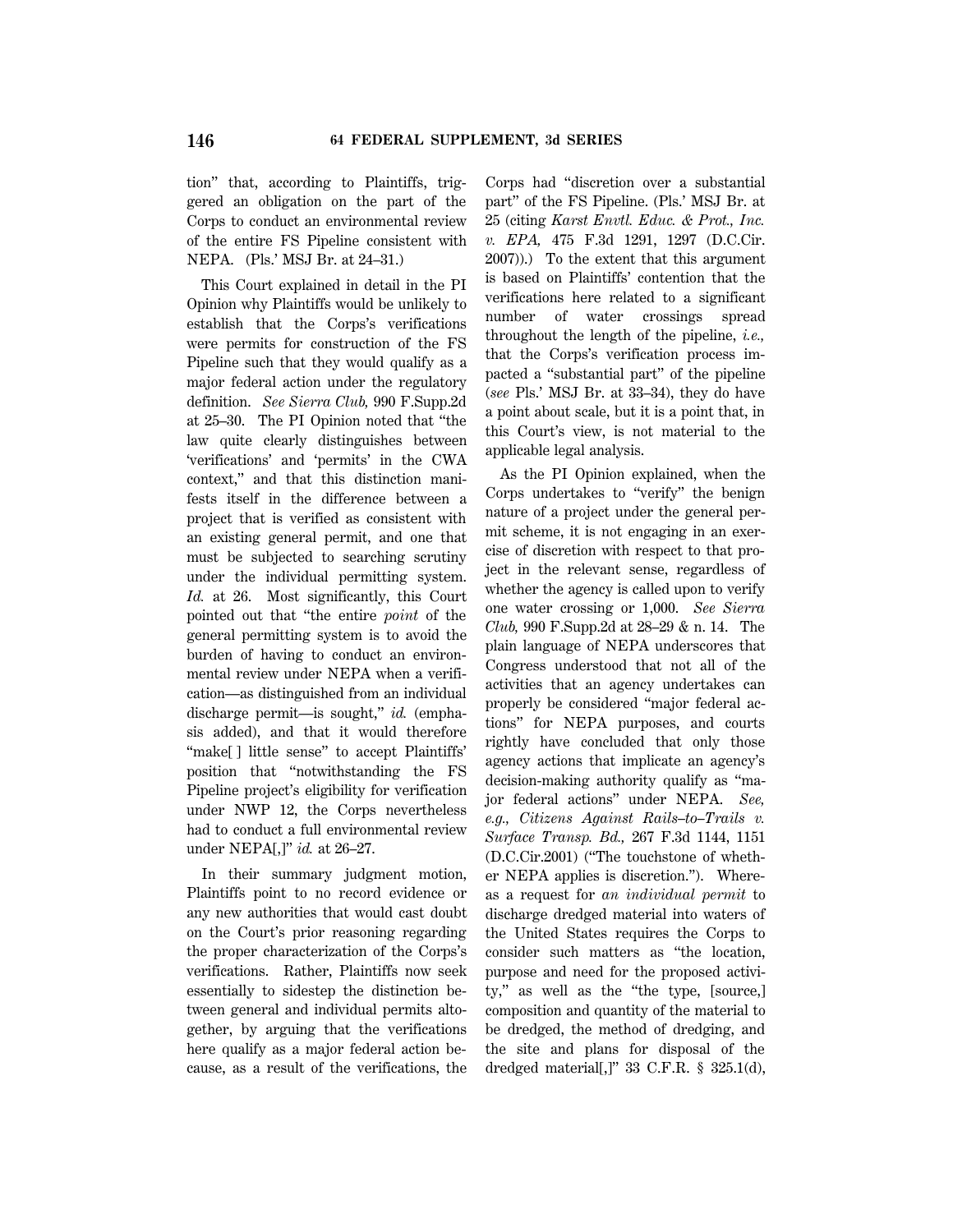#### **SIERRA CLUB v. U.S. ARMY CORPS OF ENGINEERS 147 Cite as 64 F.Supp.3d 128 (D.D.C. 2014)**

and to bring its expertise to bear on the determination of whether or not the particular project satisfies the applicable regional guidelines for such activity, *verifications* under the CWA general permitting system have the entirely different character of ''allow[ing] the Corps to designate certain construction projects as eligible for CWA discharge permits 'with little, if any, delay or paperwork' because they fit within [certain] pre-cleared categories of activities.'' *Sierra Club,* 990 F.Supp.2d at 26 (quoting 33 C.F.R. § 330.1(b)). The distinction between verifications and permits—coupled with the ever-present realization that the Corps's fully-informed decision to authorize certain activities has been made ex ante under the nationwide permitting system such that any requirement that the agency conduct a NEPA analysis in the verification context by no means furthers the purpose of NEPA, *see* 40 C.F.R. § 1500.1(c) (the purpose of NEPA is ''to foster excellent decisions'')—convinces this Court that Plaintiffs are mistaken to insist that the verifications here constituted a major federal action triggering a NEPA duty to conduct an environmental review.

Accordingly, the Corps's failure to perform a NEPA review as part of its verification process was neither arbitrary and capricious nor contrary to law, and the Court will enter summary judgment in favor of Defendants with respect to Plaintiffs' NEPA-related claim based upon the Corps's verifications (Claim II(a)).

*b. The FWS's Biological Opinion And Incidental Take Statement Is Not The Functional Equivalent Of A Permit In This Case*

**[13]** Both the Corps and the BIA consulted with the FWS pursuant to the Endangered Species Act (''ESA''), as part of the previously described verification process and also as part of the process that both agencies undertook when evaluating the easements that Enbridge requested in order to construct the small portion of the FS Pipeline that traverses federal land and waterways. (*See* AR Part 1 at 39.) When so consulted, the FWS is required to determine whether ''any action authorized, funded, or carried out by [the consulting] agency'' is likely ''to jeopardize the continued existence of any endangered species or threatened species or result in the destruction or adverse modification of habitat of such species<sup>[1]</sup>" 16 U.S.C. § 1536(a)(2). Federal agencies considering certain actions (such as the verifications and easements at issue here) are required to consult with the FWS under Section 7 of the ESA, and Plaintiffs' complaint contends that the FWS's preparation of the required Biological Opinion, and also its issuance of a related incidental take statement, constituted a ''major federal action'' that triggered a duty on the part of the FWS to conduct an environmental review of the entire FS Pipeline pursuant to NEPA. (Compl. ¶¶ 165–171.) In its summary judgment briefing, Plaintiffs also make the related contention that, by accepting and incorporating the FWS's Biological Opinion and incidental take statement into its own analysis of the requested verification letters, the Corps had a NEPA duty to undertake an environmental review of the entire pipeline. (Pls.' MSJ Br. at 26–28.)

With respect to Plaintiffs' claim that the FWS had a NEPA duty to review the entire FS Pipeline as a result of the Biological Opinion and incidental take statement that it issued, this Court previously accepted Plaintiffs' assertion that an FWS Biological Opinion and incidental take statement may sometimes qualify as ''major federal action,'' *see Sierra Club,* 990 F.Supp.2d at 30; *see also* supra Part II.B, but concluded that the circumstances here were such that it was unlikely that Plaintiffs would be able to demonstrate that the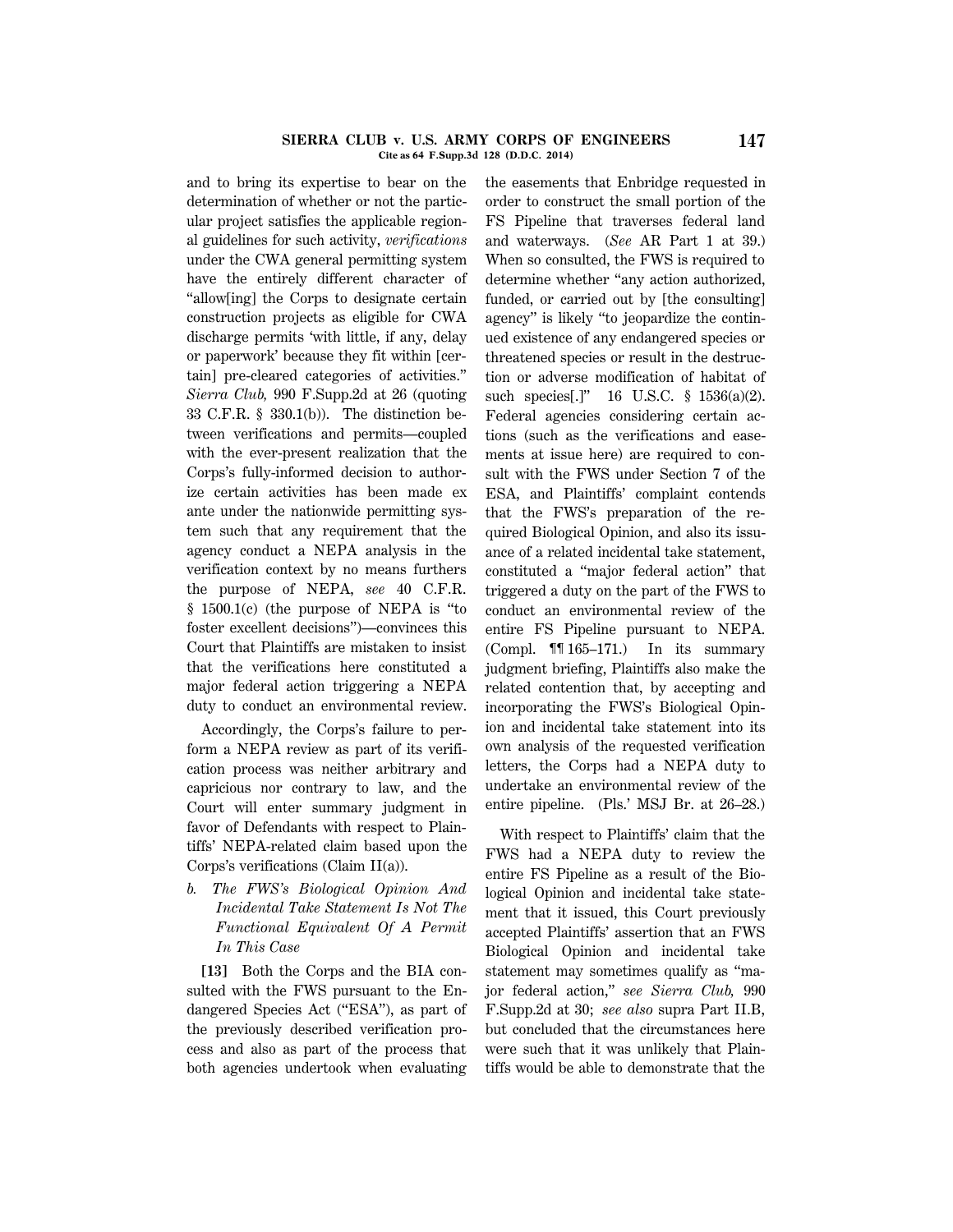FWS had a duty to conduct a NEPA review as a result of its issuance of a Biological Opinion and incidental take statement regarding the potential impact of the FS Pipeline on the decurrent false aster plant, the Indiana bat, and the American burying beetle. *Sierra Club,* 990 F.Supp.2d at 16. Nothing in the Plaintiffs' summary judgment motion points to any different result. This is primarily because a Biological Opinion and incidental take statement that the FWS issues pursuant to Section 7 of the ESA does not, in itself, have any direct effect on the underlying action under consideration; rather, it is the requesting agency (in this case, the Corps and the BIA) that determines what, if any, effect the FWS's Biological Opinion and incidental take statement will have on the agency's actions. *See* 50 C.F.R. § 402.15(a) (''Following the issuance of a biological opinion, the Federal agency shall determine whether and in what manner to proceed with the action in light of its section 7 obligations and the [FWS's] biological opinion.''). Consequently, the FWS's Biological Opinion and incidental take statement can only truly function as the equivalent of a permit for NEPA purposes if the underlying federal action would not, and could not, have proceeded without the FWS's imprimatur. Put another way, in the relatively unusual situation in which the underlying federal action *hinges* on the FWS's conclusion that endangered species will not be impacted and/or its issuance of a statement that permits the ''taking'' of any such species, then one could reasonably conclude that the FWS's opinion or statement is the functional equivalent of a permit allowing the action to proceed. Such was the case in *Ramsey,* where the action in question was a government-sponsored plan to harvest salmon, including certain species that were protected by the ESA, and therefore quite literally could not have progressed without an incidental

take statement. *Ramsey,* 96 F.3d at 437– 39. Looking at the very different role that the FWS's report played in the instant case, this Court concluded in the PI Opinion—and reaffirms now—that Plaintiffs have not demonstrated that the FWS's Biological Opinion and incidental take statement had the same practical effect on the Corps's and BIA's consideration of the federal action at issue here. *See Sierra Club,* 990 F.Supp.2d at 31 (noting that, rather than functioning as a permit, the FWS's Biological Opinion was ''at best peripheral to the project in question'').

Perhaps as a result of this shortcoming, Plaintiffs have tried a slightly different tack on summary judgment: they argue that the acting agency—in this case, the Corps—had a duty to undertake a NEPA review by virtue of the fact that it ''implemented'' the terms of the FWS's Biological Opinion and incidental take statement in its own verification letters. (*See* Pls.' MSJ Br. at 26–27.) As an initial matter, it is not clear from the record that the verification letters the Corps divisions sent to Enbridge do, in fact, ''implement'' the Biological Opinion and incidental take statement: the letters contain boilerplate statements that the FWS documents are ''incorporated by reference,'' but they are also careful to note that the verification letters ''do[ ] not authorize [Enbridge] to take an endangered species'' and that in order to do so, Enbridge ''must have separate authorization under the Endangered Species Act.'' (Kansas City Dist. Verification Letter at 6; Rock Island Dist. Verification Letter at 6; St. Louis Dist. Verification Letter at 6.)

Nevertheless, even if the verification letters' language referring to ''incorporation'' of the FWS's work product were sufficient to support the conclusion that the Corps ''implemented'' the FWS's Biological Opinion and incidental take statement, Plain-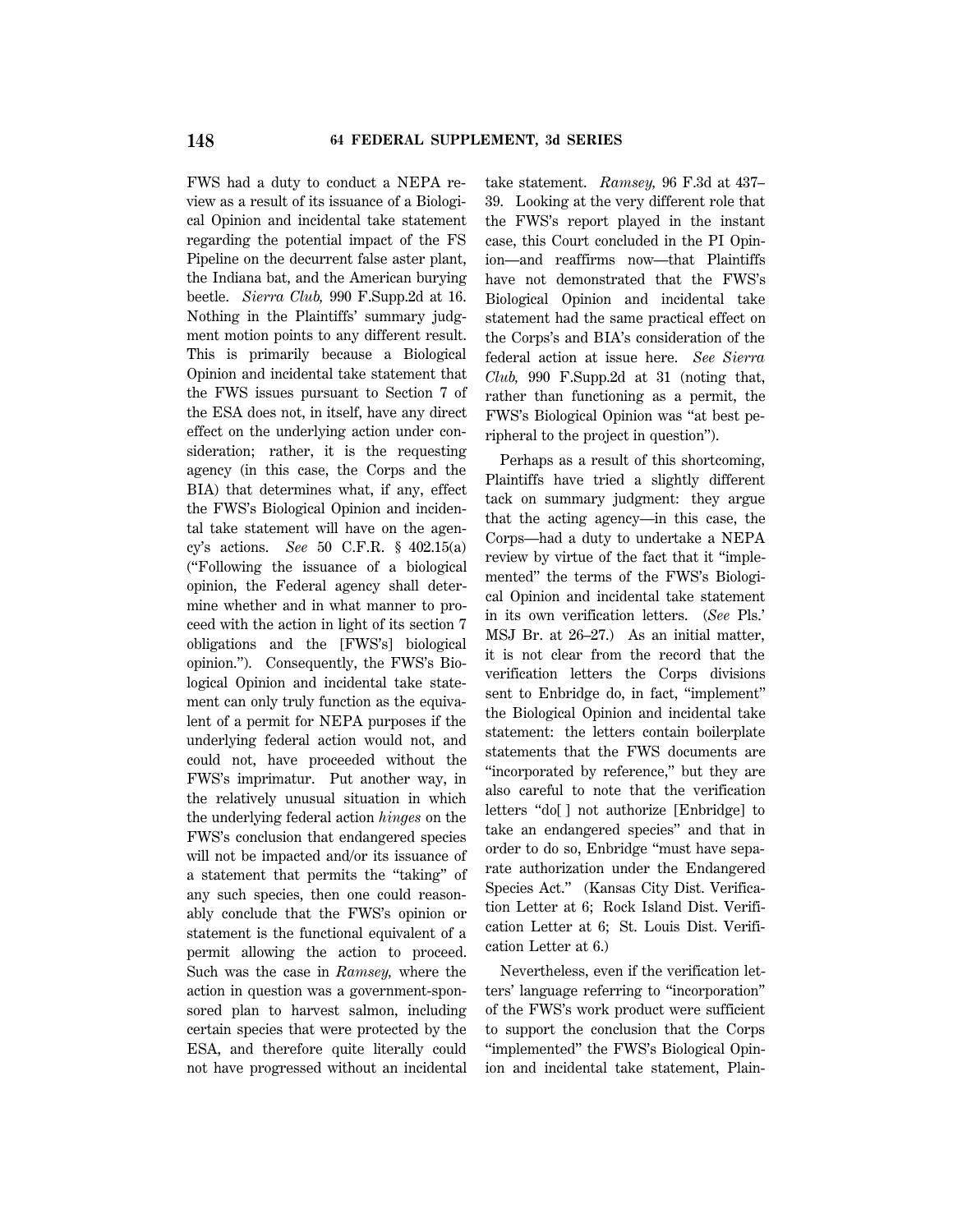#### **SIERRA CLUB v. U.S. ARMY CORPS OF ENGINEERS 149 Cite as 64 F.Supp.3d 128 (D.D.C. 2014)**

tiffs have not established that the Corps's verifications—agency action that is not a major federal action in and of itself, as determined above—were somehow transformed into a ''major federal action'' by virtue of the incorporation of the FWS documents. Plaintiffs have cited no case which stands for (or even contemplates) this novel proposition, and the case that Plaintiffs do principally rely on for the proposition that ''implementation'' of a biological opinion can give rise to NEPA obligations is easily distinguishable. The court in *In re Consolidated Salmonid Cases,* 688 F.Supp.2d 1013 (E.D.Cal.2010), premised its holding that implementation of a Biological Opinion qualifies as ''major federal action'' for NEPA purposes on the fact that the federal agency itself was responsible for managing and operating the projects for which the Biological Opinion had been prepared. *Id.* at 1024 (finding that the agency's ''*operation of the projects* to comply with the [Biological Opinion] is major federal action under NEPA'' (emphasis added)). Here, by contrast, the action that the Biological Opinion and incidental take statement potentially impacts is that of *Enbridge*—not that of the Corps—which brings us back to the original question of whether the Biological Opinion and incidental take statement can reasonably be viewed as a permit that enabled Enbridge's construction to proceed.

Plaintiffs strenuously assert that this is so, relying on the language referencing the Biological Opinion and incidental take statement in the verifications (*see* Pls.' MSJ Br. at 27 (citing Kansas City Dist. Verification Letter at 6; Rock Island Dist. Verification Letter at 6; St. Louis Dist. Verification Letter at 6)), as well as several email conversations that occurred between the FWS, the Corps, and Enbridge regarding the scope of the Biological Opinion (*id.* at 20–21 (citing AR App. Part 5, ECF No. 79–5, at 42–48)). But these references demonstrate only that the agencies were aware of, and considered, the FWS's opinion, as the law required them to do; they do not establish that the verifications or easements would not have issued had the FWS's findings been different. Indeed, to the contrary, both the verification letters and the Biological Opinion itself make it clear that Enbridge could proceed with construction of the FS Pipeline regardless of what the Corps said about the FWS statements.

What is more, the FWS's Biological Opinion itself does not provide any basis for concluding that the FS Pipeline construction project necessarily would have been halted but for the positive FWS evaluation such that it would be reasonable to maintain that the Biological Opinion and incidental take statement permitted the construction to proceed. In fact, the documents the FWS prepared are rife with conditional language and speculation regarding the potential impact of the FS Pipeline's construction on the endangered species at issue, and indeed, the FWS ultimately concluded that the construction would probably not result in any major impact to any of those species. (*See* AR App. Part 1, ECF No. 79–1, at 39 (Biological Opinion) (concluding that construction was likely to have minimal impact on the species in question).) *See also Sierra Club,* 990 F.Supp.2d at 40 (discussing the Biological Opinion's conclusions).

In short, although Plaintiffs repeatedly assert that ''[w]ithout an [incidental take statement], Enbridge would be prohibited by the ESA from constructing'' the FS Pipeline (Pls.' Reply to Pls.' Mot. for Summ. J. & Resp. to Defs.' & Intervenor's Cross–Mots. for Summ. J. (''Pls.' MSJ Reply''), ECF No. 74, at 14), the record does not demonstrate conclusively that issuance of the Biological Opinion and incidental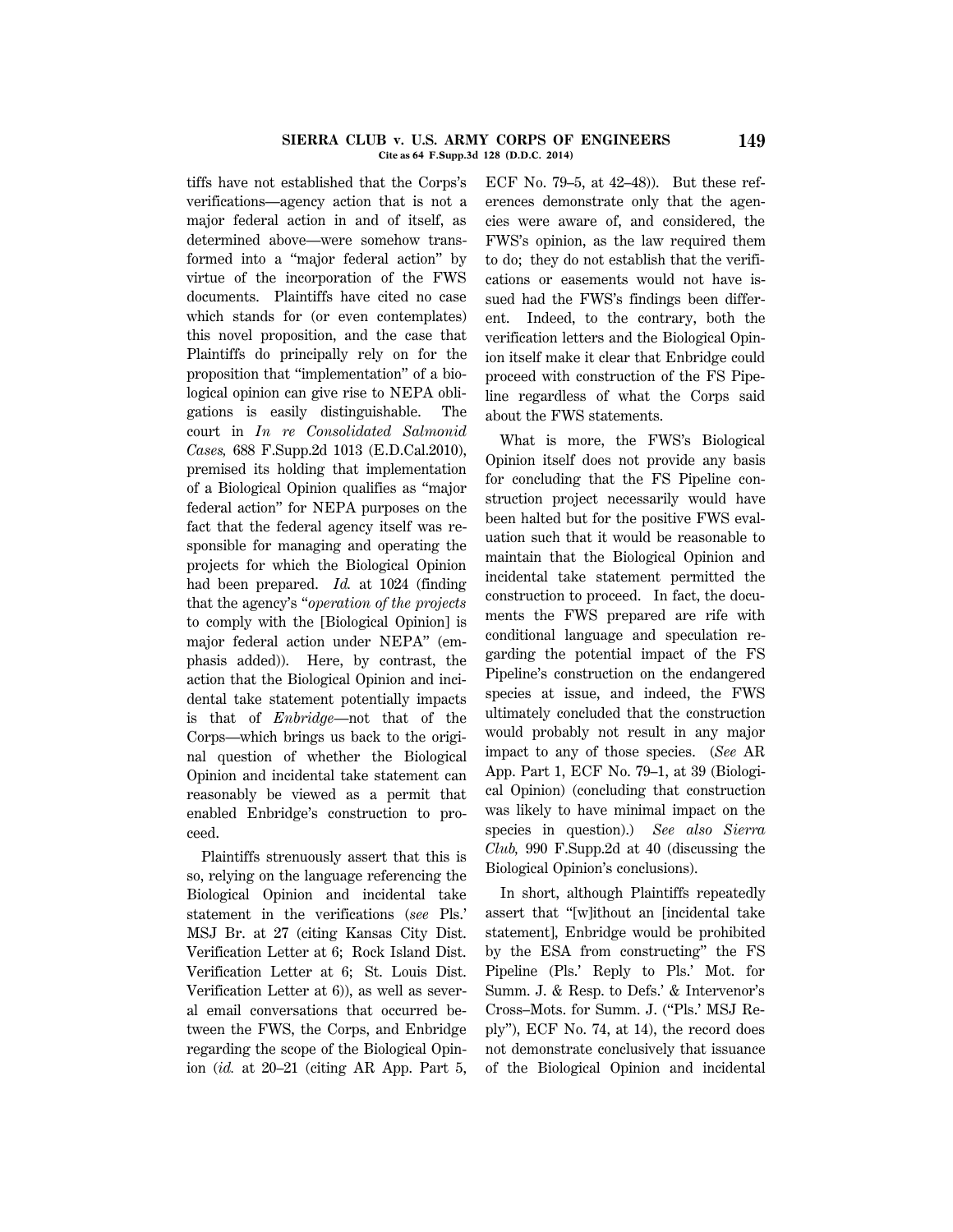take statement was a necessary prerequisite to construction. Thus, on the record before it, this Court sees no reason to alter its prior conclusion that the FWS's Biological Opinion and incidental take statement are, at best, ''peripheral to the project in question'' and therefore are not the ''functional[ ] equivalent'' of a permit for NEPA purposes. *Sierra Club,* 990 F.Supp.2d at 31 (internal quotation marks omitted). Consequently, this Court will enter summary judgment in Defendants' favor on Claim III of the complaint.

# 2. *The Combined Actions Of The Federal Agencies Do Not* Constitute ''Major Federal Action''

As noted at the outset, Plaintiffs' complaint primarily rests on a core belief that NEPA required *some* federal agency *somehow* to conduct an environmental assessment of the entire 589–mile FS Pipeline before that pipeline could be constructed and operated. Claim V alleges as much, and because the other NEPA-related claims in the complaint address each federal agency individually, Claim V is most reasonably construed as asserting that the actions of the various federal agencies with some connection to the FS Pipeline's construction and operation—taken together—were sufficient to give rise to an obligation for the Federal Defendants to perform a NEPA analysis covering the entirety of the FS Pipeline, and to select a lead agency responsible for the review. (Compl. ¶¶ 180–189 (emphasis added).) This claim boils down to an assertion that, regardless of whether or not any of the individual agency actions meets the threshold for major federal action under NEPA, if there is persistent federal involvement with a given private project, the project is effectively ''federalized'' for NEPA purposes such that an environmental review is required. (*See, e.g.,* Compl. ¶ 181 (alleging that all of the federal actions ''singly, in combination, and cumulatively constitute major federal action''); *see also* Pls.' MSJ Br. at 34–37.)

The "federalization" theory of NEPA responsibility is not new; indeed, as the PI Opinion made clear, the case law and authorities interpreting NEPA have held that an otherwise non-federal action can become federalized for NEPA purposes, but in order for that to occur, the federal government must exercise substantial control over the otherwise private project. *See, e.g.,* Mandelker § 8:19 (noting that in cases where ''the action claimed to fall under NEPA was nonfederal, the question becomes whether the action was federalized and brought under NEPA because a federal agency exercised control over the nonfederal action''); 40 C.F.R. § 1508.18 (defining ''major federal action'' to include actions ''potentially subject to Federal control and responsibility''); *Citizens Alert Regarding the Env't v. EPA,* 259 F.Supp.2d 9, 20 (D.D.C.2003), *aff'd* 102 Fed.Appx. 167 (D.C.Cir.2004) (noting that a non-federal project can be federalized where the federal agencies ''have sufficient authority over the local project so as to control or influence its outcome''); *Ross v. Fed. Highway Admin.,* 162 F.3d 1046, 1051 (10th Cir.1998) (a project may be federalized where ''the federal government has actual power to control the project" (internal quotation marks and citation omitted)). This Court has previously explained at length why the cumulative involvement of the various federal agencies here was not likely to be deemed sufficient to federalize the FS Pipeline such that the Federal Defendants were required to perform a NEPA analysis of the environmental impacts of the pipeline as a whole. *Sierra Club,* 990 F.Supp.2d at 36–37. Moreover, in this regard, this Court noted that ''Plaintiffs have significantly overstated the degree of federal involvement in the FS Pipeline in an attempt to shoehorn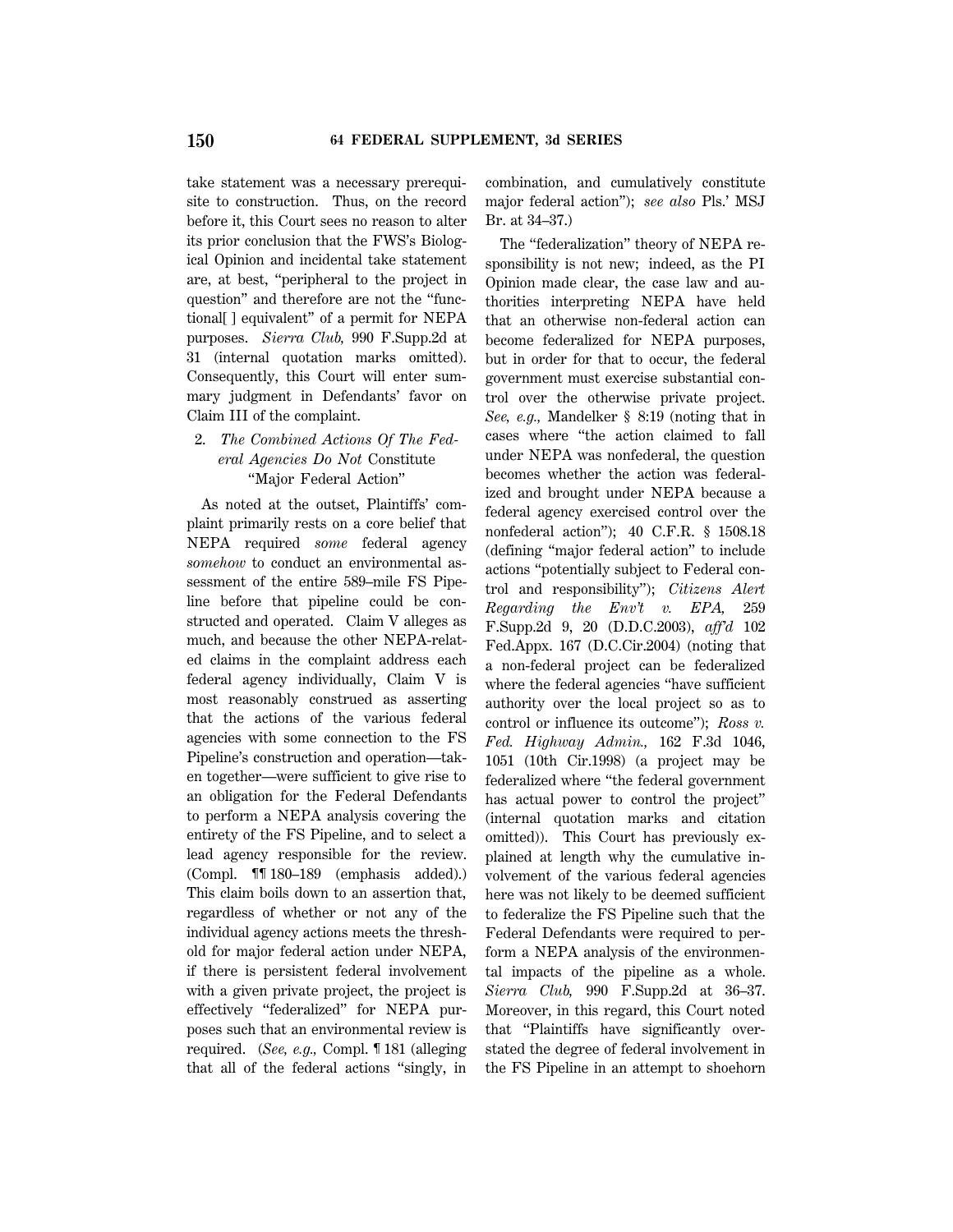### **SIERRA CLUB v. U.S. ARMY CORPS OF ENGINEERS 151 Cite as 64 F.Supp.3d 128 (D.D.C. 2014)**

this essentially private project into the NEPA statute.'' *Id.* at 40.

no response to this Court's stated view of that opinion.

**[14]** Here, in the summary judgment context, Plaintiffs have neither directly rejected the Court's legal conclusion that federal control is a critical component of adequate ''federalization,'' nor pointed to any additional record evidence that establishes that the federal agencies had the requisite degree of control over the FS Pipeline. Instead, Plaintiffs either seek to advance arguments about the nature of the federal activities that this Court already rejected in the PI Opinion, or they retreat to reliance on conclusory assertions regarding the combined impact of the federal actions in question, or both. For example, Plaintiffs reassert their argument that the Western District of Texas's opinion in *Spiller v. Walker,* No. 98–ca–255, 2002 WL 1609722 (W.D.Tex. July 19, 2002), is dispositive on the federalization issue (*see* Pls.' MSJ Br. at 34–35), and further argue that the federal government effectively had control and responsibility over the project as a whole because the record reflects ''both final agency actions and 'major federal actions[,]' '' (*id.* at 36–37).

Neither of these arguments provides any basis for this Court to question the reasoning set forth in the PI Opinion regarding Plaintiffs' federalization argument. To begin with, this Court has already noted its disagreement with the conclusion that the *Spiller* court reached—a disagreement that was primarily based on the fact that *Spiller* involved CWA verifications and the *Spiller* court did not ''sufficiently account for the fact that Congress established a general permitting system as an alternative to the requirement that construction projects with a minimal potential impact on national waterways obtain an individual permit under the CWA.'' *Sierra Club,* 990 F.Supp.2d at 28. In invoking *Spiller* yet again, Plaintiffs have provided

Similarly, Plaintiffs' assertion that the presence of some major federal actions (*i.e.,* the Corps's and BIA's granting of easements), viewed along with the Corps's verifications and the FWS's issuance of the Biological Opinion and incidental take statement, ''constitutes federal discretion over a substantial part of the project'' (Pls.' MSJ Br. at 44) is a conclusory characterization that is at odds with this Court's perception of the case as stated in the PI Opinion, and Plaintiffs have failed to offer any legal argument or record evidence that demonstrates that the Court was wrong to conclude that federal control and responsibility was lacking on the facts of this case. *See Sierra Club,* 990 F.Supp.2d at 34 (noting that the ''minor pieces of federal involvement in a nearly 600–mile pipeline fall short of imbuing the federal government with 'control and responsibility' over the pipeline as a whole''). Thus, Plaintiff has provided no basis for revisiting in any substantial way this Court's conclusion in the PI Opinion that the combined actions of the federal agencies involved with the FS Pipeline (including the Corps's and BIA's issuance of easements and the PHMSA's eventual consideration of an oil spill response plan) do not give rise to a duty to conduct a comprehensive NEPA review of the entire pipeline because the federal government lacks a sufficient degree of ''control and responsibility'' over the pipeline project, and this Court sees none.

There is, however, one aspect of the Plaintiffs' "federalization" claim that was not addressed in the PI Opinion and is worthy of mention here: the allegation that, ''[a]t a minimum, the Corps and the other agencies were required under 40 C.F.R. § 1501.5[ ] to determine which agency would act as the 'lead agency' and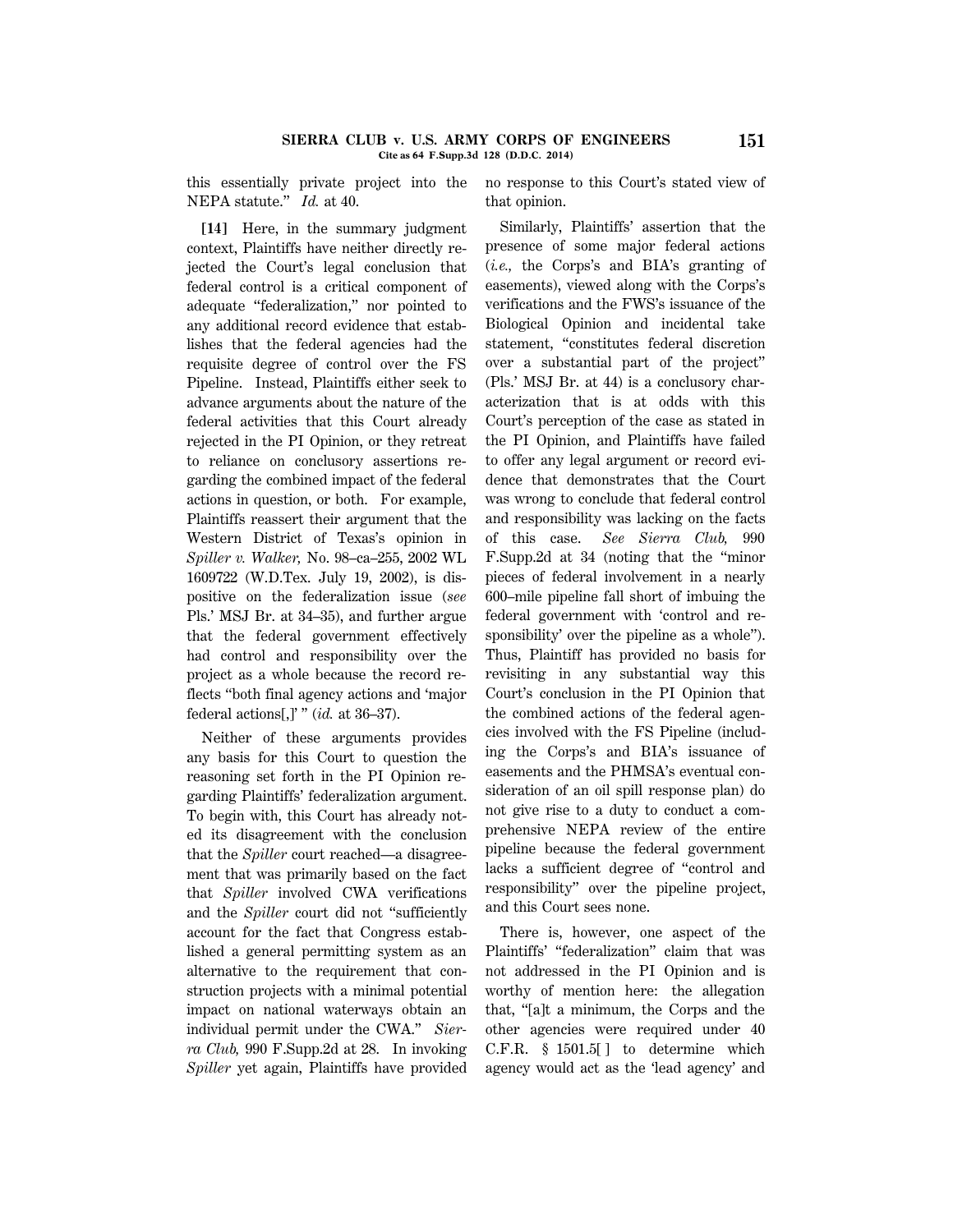prepare a NEPA analysis for the entire Project[.]'' (Compl.¶ 187.) Even assuming arguendo that Plaintiffs had successfully established that a NEPA duty arose as a result of the federalization of the FS Pipeline, for the following reasons, this Court finds the ''lead agency'' contention to be plainly inapposite under the circumstances presented.

**[15, 16]** Section 1501.5(a) of Title 40 of the Code of Federal Regulations provides that ''[a] lead agency shall supervise the preparation of an environmental impact statement if more than one Federal agency either: (1) Proposes or is involved in the same action; or  $(2)$  Is involved in a group of actions directly related to each other because of their functional interdependence or geographical proximity.'' But this regulation, which Plaintiffs cite and rely upon in making their ''lead agency'' argument, appears in the Code *after* a series of provisions that address an agency's preparation of an EA as opposed to an EIS, *see id.* § 1501.3, and that direct the agency regarding the procedures to be followed internally with respect to making the determination of whether or not to prepare an EIS, *see id.* § 1501.4. As a result, it is clear from context that the ''lead agencies'' regulation pertains only to the circumstance in which more than one agency has already followed the previous steps and has come to the conclusion that an EIS is appropriate; in other words, the "lead agency" provision merely addresses the proper procedures for avoiding duplicative efforts through the collective desig-

**15.** Plaintiffs cite an internal Corps email stating that ''the Corps does NOT want to be the [Lead Federal Agency]'' as evidence that Defendants themselves acknowledge that they were required to select a lead agency. (Pls.' MSJ Br. at 38.) But the email in question does not resolve the threshold legal issue of whether or not Defendants were required to conduct an environmental review of the ennation of a lead agency to perform a single EIS. *See id.* § 1501.5(c) (''If an action falls within the provisions of paragraph (a) of this section, the potential lead agencies shall determine by letter or memorandum which agency shall be the lead agency and which shall be the cooperating agencies.''). This provision does not on its face pertain to the threshold determination that any particular agency must make regarding whether or not an EIS is warranted, much less mandate that, in a circumstance such as this one (where no agency has decided to do such an environmental review of the entire project), an environmental review is nevertheless required.**<sup>15</sup>**

In short, this Court concludes that the combined actions of the various federal agencies did not federalize the FS Pipeline and there was no requirement that a ''lead agency'' be designated under the circumstances presented in this case. Therefore, summary judgment will be entered in favor of Defendants on Count V of the complaint.

# 3. *The ''Connected Action'' Doctrine Is Not Applicable To The FS Pipeline*

**[17]** Plaintiffs' argument for summary judgment on their core NEPA claim also rests on the contention that the entire FS Pipeline must be analyzed in a single, comprehensive NEPA document because it is one ''connected action.'' (Pls.' MSJ Br. at 13–16.) Plaintiffs' ''connected action'' characterization, which the EPA allegedly has adopted (*see* Pls.' First Mot. to Amend at 4), is grounded in 40 C.F.R. § 1508.25, a

tire FS Pipeline in the first place. Examined more closely, the email at most reflects that a single Corps employee believed that it is ''arguable'' that a review was required in this situation, and thus sought to lay down the agency's marker preemptively if the federal agencies did eventually engage in the process of selecting a lead agency. (AR COE–NWK– 23600.)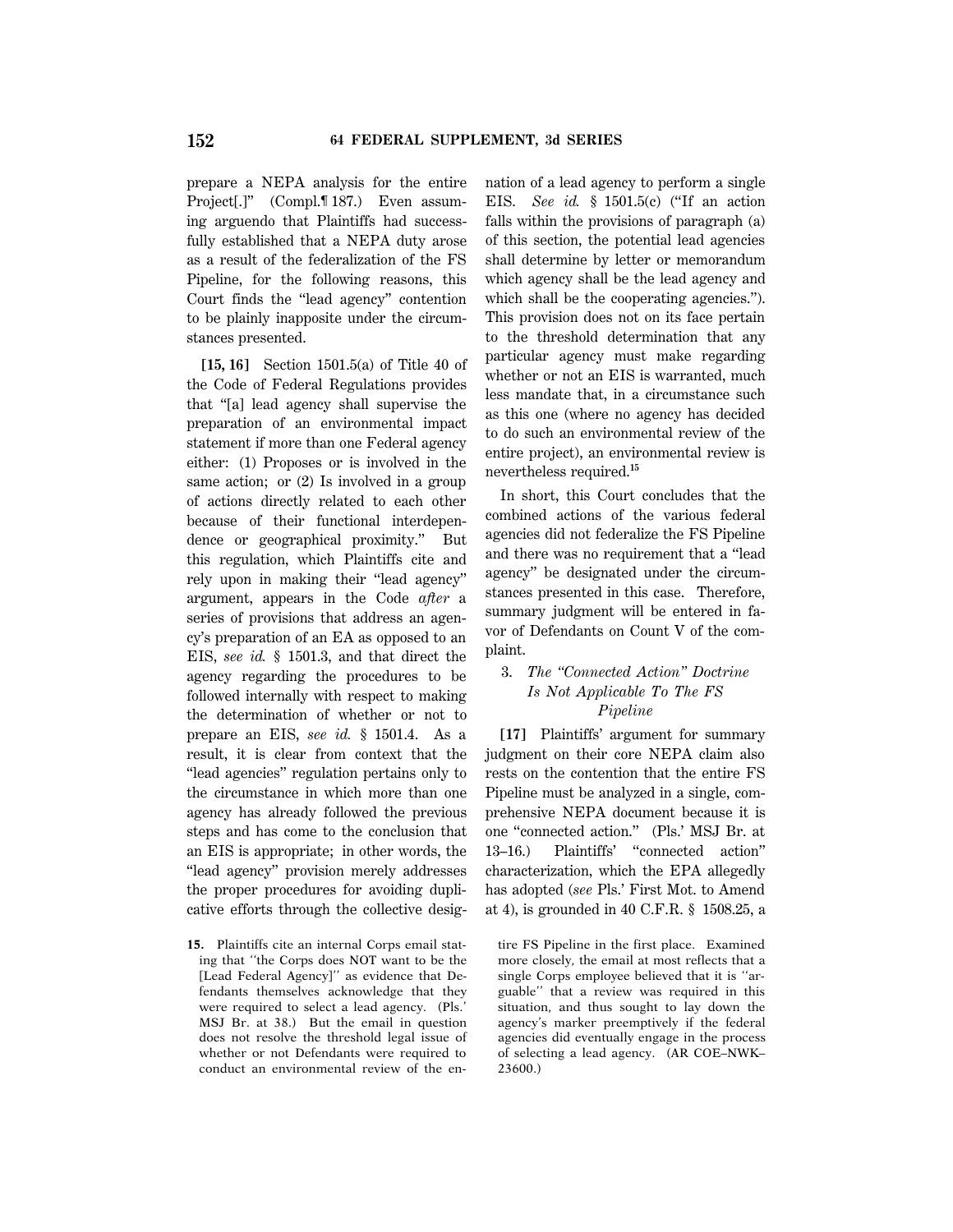### **SIERRA CLUB v. U.S. ARMY CORPS OF ENGINEERS 153 Cite as 64 F.Supp.3d 128 (D.D.C. 2014)**

regulation that defines the term ''scope'' as it appears in the NEPA regulations and provides that ''the scope of an environmental impact statement'' should include any ''[c]onnected actions.'' 40 C.F.R. § 1508.25. Specifically, and in relevant part, the regulation states that

[t]o determine the scope of environmental impact statements, agencies shall consider 3 types of action, 3 types of alternatives, and 3 types of impacts. They include:

- (a) Actions (other than unconnected single actions) which may be:
	- (1) Connected actions, which means that they are closely related and therefore should be discussed in the same impact statement. Actions are connected if they:
	- (i) Automatically trigger other actions which may require environmental impact statements[;]
	- (ii) Cannot or will not proceed unless other actions are taken previously or simultaneously[; or]
	- (iii) Are interdependent parts of a larger action and depend on the larger action for their justification[.]

*Id.* In Plaintiffs' view, all of the various activities of the federal agencies involved with the FS Pipeline "are interdependent parts of a larger action'' within the meaning of 40 C.F.R. § 1508.25(a)(1)(iii)—namely, the construction and operation of the pipeline itself—and, thus, if a NEPA environmental review was conducted with respect to any part of the pipeline then all of the pipeline needed to be evaluated as part of that review. (*See* Pls.' MSJ Br. at 15– 16.)

In this respect, Plaintiffs' argument appears to be that, because the Corps and the BIA had a NEPA duty to conduct an environmental impact review of the part of the FS Pipeline that traversed the federal land and waterways over which those agencies had jurisdiction in conjunction with their consideration of whether or not to grant the requested easements (a major federal action) (*id.* at 31–32), those agencies were required by law to expand the scope of their review to encompass the entire pipeline pursuant to the connected action doctrine (*id.* at 13–16). But this argument rests on an incorrect interpretation of the relevant regulations in light of the context within which an agency must consider ''connected actions.''

As has already been stated repeatedly in this Memorandum and in the PI Opinion, the threshold question that any agency must answer in determining whether NEPA requires an environmental review is whether there has been, or will be, any ''major Federal action significantly affecting the quality of the human environment.'' 42 U.S.C. § 4332(1)(C). The regulations implementing NEPA direct each federal agency to adopt procedures for determining which of its activities qualifies as such a major federal action, *see* 40 C.F.R.  $§ 1507.3(b)(2);$  thus, it is the agency's own regulations that govern the initial question of whether or not NEPA applies to a given activity, *see id.* §§ 1501.3 (''Agencies shall prepare an environmental assessment  $\ldots$ when necessary under the procedures adopted by individual agencies to supplement these regulations[.]''), 1501.4 (directing agencies to use their own regulations to determine whether to prepare an environmental impact statement). It is only after this initial determination has been made that the regulations require agencies to determine the *scope* of any required NEPA analysis. *See id.* § 1501.4(d) (noting that an agency shall ''[c]ommence the scoping process [under 40 C.F.R. § 1501.7] *if* the agency will prepare an environmental impact statement'' (emphasis added)).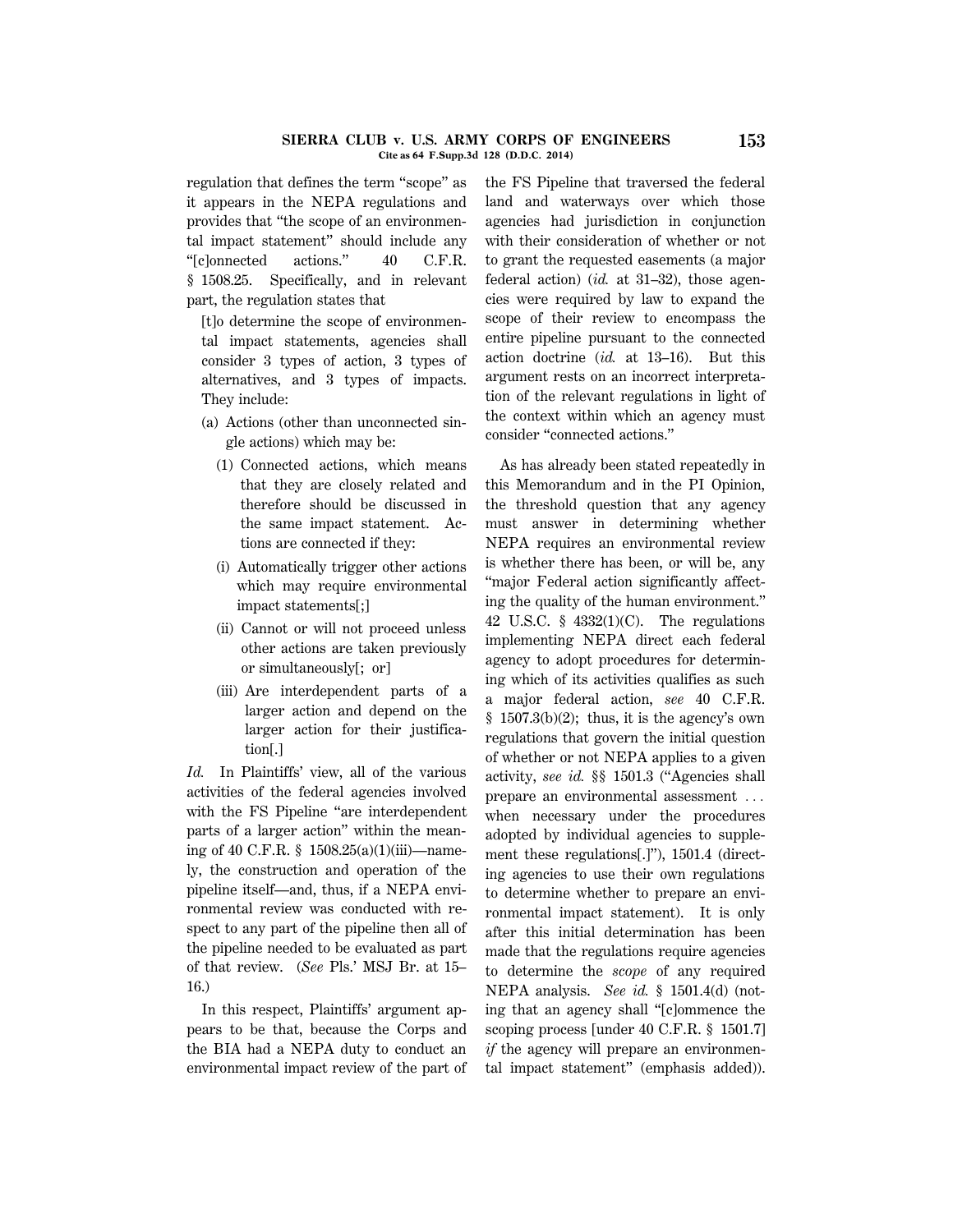And it is only in the context of determining the *scope* of the required environmental review that the mandate to consider connected actions under 40 C.F.R. § 1508.25 comes into play. *See id.* § 1501.7(a)(2) (directing agencies to ''[d]etermine the scope [according to 40 C.F.R. § 1508.25] and the significant issues to be analyzed in depth in the environmental impact statement"). Thus, under this regulatory scheme, the "scoping" provisions of the NEPA regulations, which include the ''connected action'' requirement, are relevant only *after* an agency has already determined that an EA or EIS under NEPA is required for an action of that agency.**<sup>16</sup>**

**[18]** Moreover, when viewed in context, the scoping regulations clearly direct the agency to determine what the extent of its environmental impact review will be *relative* to the federal action that is the trigger for the required environmental study in the first place. Put differently, the regulatory scheme makes clear that the ''scoping'' assessment—which is referred to at several different points in various regulations—pertains to the questions and issues that the agency must address within the EA report or EIS that is being prepared under NEPA in order to inform the agency about whether to undertake some particular major federal action. *See id.*; *see also id.* § 1500.1 (explaining

**16.** The parties hotly contest the issue of whether the "connected action" requirements of 40 C.F.R. § 1508.25 relate only to an EIS, or to both an EIS and an EA. (*See, e.g.,* Pls.' MSJ Reply at 8; Fed. Defs.' MSJ Br. at 22.) While the plain language of the regulation appears to apply only to an EIS, *see* 40 C.F.R. § 1508.25 (stating that ''[*s* ]*cope* consists of the range of actions, alternatives, and impacts to be considered in an *environmental impact statement* '' (emphasis added)), and the parties cite conflicting authority on the issue, *compare, e.g., Klamath–Siskiyou Wildlands Ctr. v. Bureau of Land Mgmt.,* 387 F.3d 989, 998–99 (9th Cir.2004) (stating that ''an agency [must] consider connected actions and cumulative

that ''NEPA documents must concentrate on the issues that are *truly significant to the action in question* '' (emphasis added)). Conversely, nothing in the regulations supports Plaintiffs' assertion that the scoping provisions require an agency to expand the EA or EIS to address actions that are completely outside the ambit of that agency's control and responsibility—that is, matters that are *not* the major federal action that originally triggered the agency's NEPA obligations—and to conclude otherwise would fly in the face of the wellestablished rule that an agency responsible for only a small part of a larger project need not consider aspects of that project outside of its jurisdiction. *See, e.g., Weiss v. Kempthorne,* 580 F.Supp.2d 184, 189 (D.D.C.2008) (''In conducting an EA where the proposal being reviewed is but a small piece of a larger project over which the agency has no authority, an agency does not go beyond the scope of its permitting authority to review the area over which it has no jurisdiction.'' (citations omitted)).

**[19]** Properly understood, then, the ''connected actions'' regulation requires that the impact on the environment of all aspects of a particular major federal action be evaluated together in a single EA or EIS, meaning that any such major federal action cannot be segmented such that the

actions within a single EA or EIS'' (internal quotations marks, citations, and emphasis omitted)) *with Ctr. for Biological Diversity v. Salazar,* 706 F.3d 1085, 1096–97 (9th Cir. 2013) (explaining that ''[b]y its plain language [Section 1508.25] applies only to environmental impact statements'' (citations omitted)), in this Circuit at least, it appears that the connected actions requirement is applicable to both an EA and an EIS. *See Del. Riverkeeper Network v. FERC,* 753 F.3d 1304, 1314 (D.C.Cir.2014) (''[W]hen determining the contents of an EA or an EIS, an agency must consider all 'connected actions,' 'cumulative actions,' and 'similar actions.' '' (citing 40 C.F.R. § 1508.25(a))).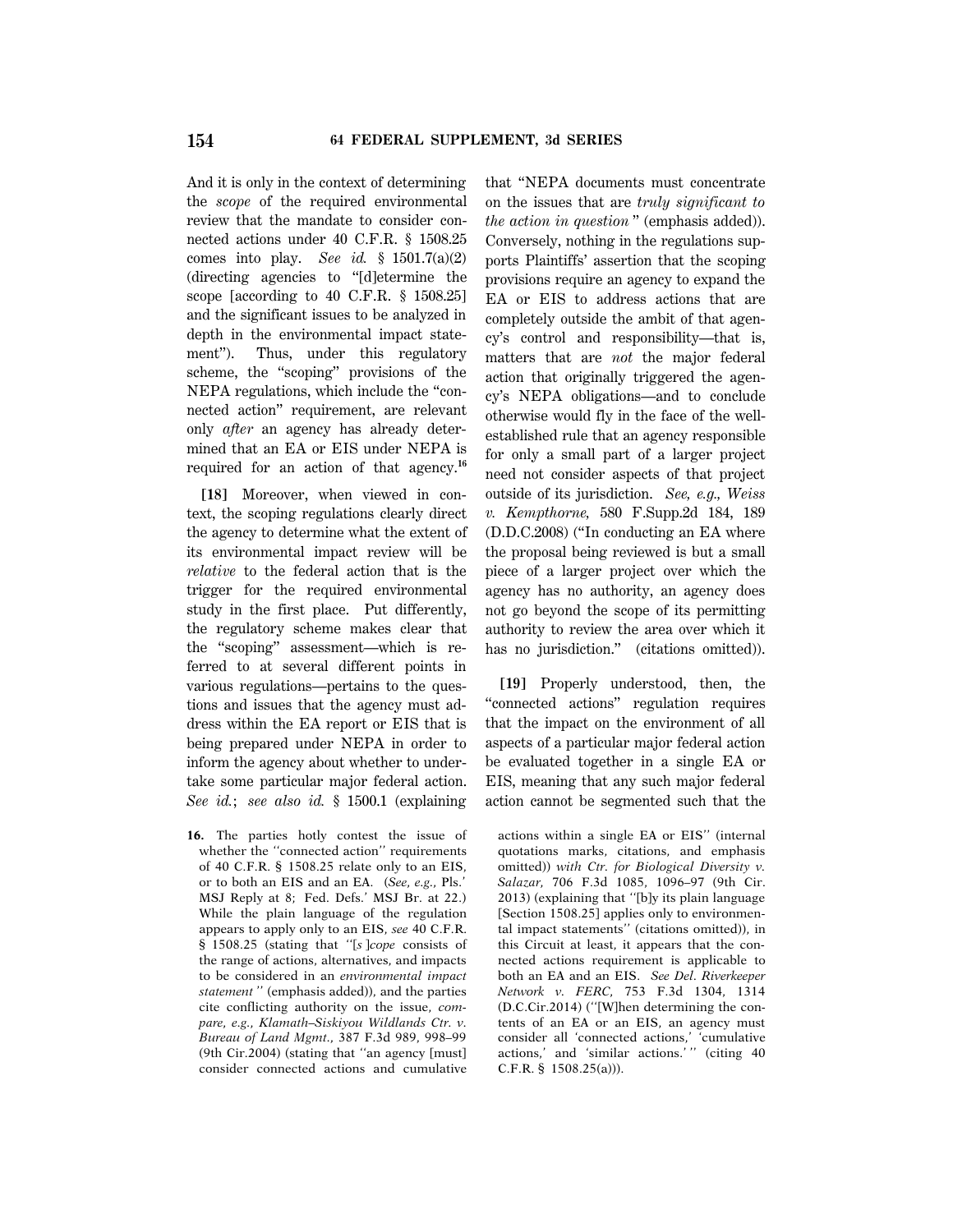#### **SIERRA CLUB v. U.S. ARMY CORPS OF ENGINEERS 155 Cite as 64 F.Supp.3d 128 (D.D.C. 2014)**

required NEPA document does not encompass the entire scope of it, but does not mandate that *other* actions (those that are not themselves major federal actions under NEPA) be subjected to environmental impact review solely by virtue of their connection to the federal action. This is the only interpretation that fully explains the logic and structure of the regulations implementing NEPA, and it is also entirely consistent with the leading case law in this Circuit interpreting the connected actions requirement. For example, in *Delaware Riverkeeper Network v. Federal Energy Regulatory Commission,* 753 F.3d 1304 (D.C.Cir.2014), the owners of a natural gas pipeline that was subject to a federal permitting scheme under the Natural Gas Act submitted four proposed projects related to the pipeline to FERC for its approval, and the D.C. Circuit held that FERC was required to assess the impacts of all four projects together, in a single environmental review because the projects were ''connected, closely related, and interdependent[.]'' *Id.* at 1309. Similarly, in *Hammond v. Norton*—the case Plaintiffs chiefly rely upon in their summary judgment motion—the court concluded that the Bureau of Land Management (''BLM'') must consider two segments of a single pipeline that were each subject to that agency's control in a single EIS. 370 F.Supp.2d 226, 232 (D.D.C.2005).**<sup>17</sup>** In each of these cases, the court was confronted with a situation in which the federal agency had conducted an EA or EIS that was incomplete relative to the degree of that agency's control over or involvement with the underlying project, and the connected actions rule applied because the courts were required to assess whether the agencies had improperly *limited* the

**17.** The BLM's control over the project was based on the fact that approximately 100 miles of the project traversed lands under the BLM's jurisdiction, and the project sponsors scope of the review of actions within their own jurisdiction—a determination that is fundamentally different from the question Plaintiffs present here, *i.e.,* whether the EIS must be *expanded* to include an environmental review of actions completely outside the agencies' purview.

This Court concludes that the connected action doctrine is inapplicable to the circumstances of this case, and also finds that it would be manifestly inconsistent with the purposes of NEPA to require the Federal Defendants to conduct an environmental impact assessment of the parts of the FS Pipeline over which the federal government has no control. Therefore, the Court rejects Plaintiffs' reliance on the connected action doctrine as a basis for its claim that Defendants had a NEPA duty to review the entire pipeline.

# **C. The Corps Did Not Fail To Undertake A Cumulative Impacts Analysis In Violation Of NWP 12, The Clean Water Act, Or the APA**

Plaintiffs' final contention regarding the conduct of the federal government in relation to the FS Pipeline is that the Corps violated the CWA and APA because it failed to abide by the requirements of NWP 12 in issuing its verifications. (Compl. ¶¶ 190–193 (Claim VI).) Specifically, Plaintiffs maintain that summary judgment should be entered in their favor because the Corps did not evaluate the ''cumulative effects'' of all of the 1,950 water crossings along the 600 mile span of the FS Pipeline *together* before verifying those crossings under NWP 12. (*See id.* ¶ 192; *see also* Pls.' MSJ Br. at 41 (asserting that the Corps's verifications ''failed to include a determination that the cumula-

were required to get a right-of-way from the BLM pursuant to the Mineral Leasing Act, 30 U.S.C. §§ 181–287.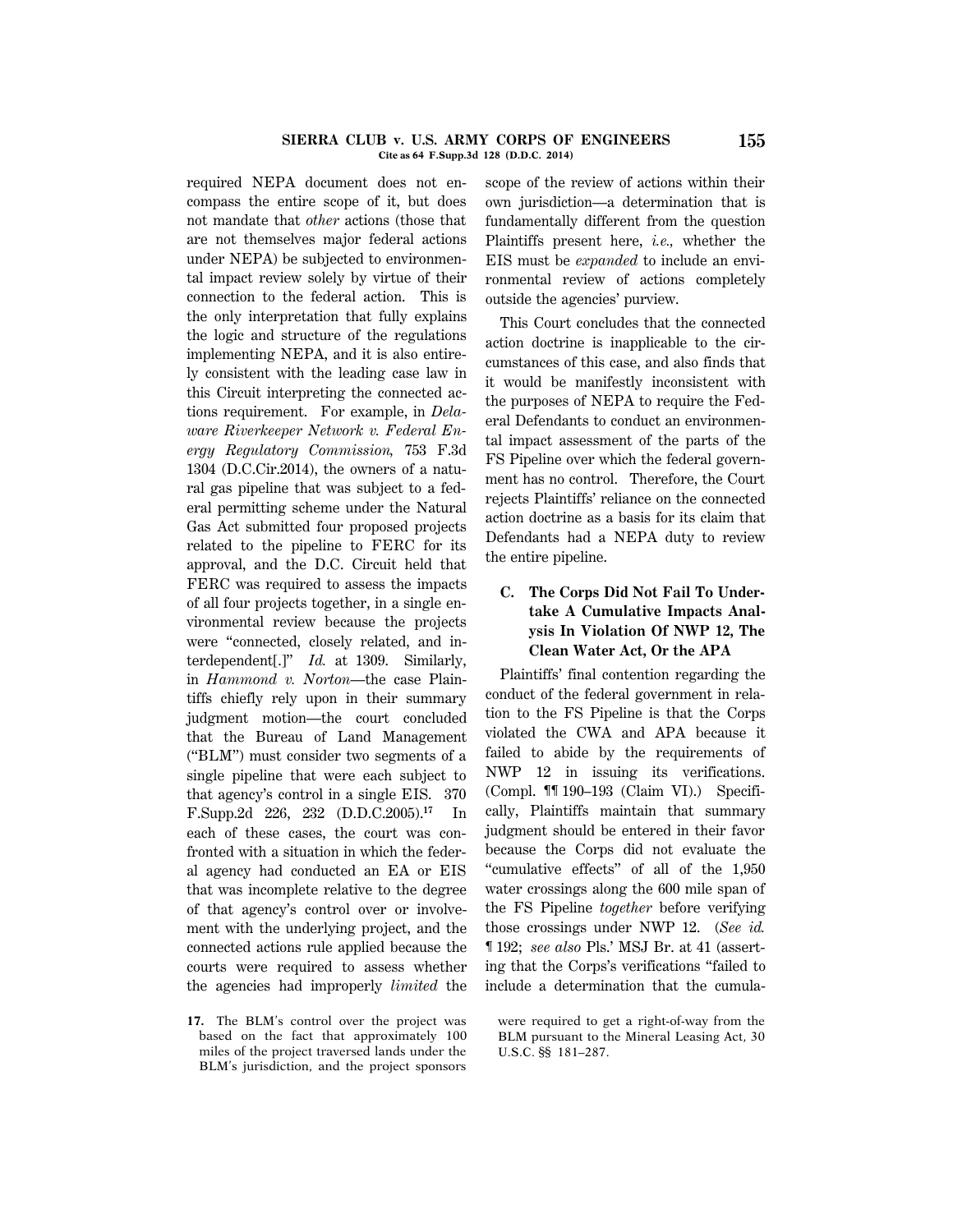tive adverse environmental effects of the overall project would be minimal'').) NWP 12 provides in relevant part that

[i]n reviewing the PCN for the proposed activity, the district engineer will determine whether the activity authorized by the NWP will result in more than minimal individual *or cumulative* adverse environmental effects.... For a linear project, this determination will include an evaluation of the individual crossings to determine whether they individually satisfy the terms and conditions of the NWP(s), *as well as the cumulative effects caused by all of the crossings authorized by NWP.*

77 Fed.Reg. at 10,287 (emphasis added). According to Plaintiffs, this language requires that ''a minimal cumulative effects determination [with respect to the entire pipeline] must be included in the verifications[,]'' and the fact that no pipeline-wide cumulative effects analysis was done and included in the verification letters at issue here renders the Corps's verification determinations ''arbitrary and capricious[.]'' (Pls.' MSJ Br. at 43; *see also* Pls.' MSJ Reply at 22 (asserting that, not only was the Corps required to include a cumulative effects determination covering the entire pipeline in its verifications, but it was also required to provide evidence of its analysis).)

**[20]** This Court finds Plaintiffs' argument unpersuasive. As the Federal Defendants point out, there is no legal requirement that the Corps conduct a pipeline-wide ''cumulative effects'' analysis because the same Federal Register Notice in which NWP 12 was published also explains that ''cumulative effects are evaluated *on a regional basis* [,]'' and the ''[c]umulative effects analysis may be done on a watershed basis, or by using a different type of geographic area, such as an ecoregion.'' (Fed. Defs.' MSJ Br. at 42 (emphasis added) (citing 77 Fed. Reg. at 10,264).) This statement in the regulation is not ''plainly erroneous or inconsistent'' with the governing authorities, *Auer v. Robbins,* 519 U.S. 452, 461, 117 S.Ct. 905, 137 L.Ed.2d 79 (1997), and it clearly undermines Plaintiffs' contention that the Corps was required to analyze the impact of all of 1,950 water crossings along the entire length of the FS Pipeline cumulatively.

Furthermore, the record demonstrates that a region-based analysis of the adverse cumulative effects of the water crossings on the environment was precisely what was done in this case. District Engineers from each of four different geographic regions considered Enbridge's verification requests, and conducted both an individual *and* cumulative analysis of the water crossings within that region, as evidenced by the insertion of a statement in each verification letter to the effect that ''[t]he proposed activity would result in only minor individual and cumulative adverse environmental effects and would not be contrary to the public interest.'' (AR App. Part 1 at 31 (Kansas City Dist. Mem. for R.) (emphasis added); *see also* AR App. Part 9, ECF No. 79–9, at 123 (St. Louis Dist. Mem. for R.) (same); AR App. Part 6 at 39 (Rock Island Dist. Mem. for R.) (determining that "[t]he proposed activity, with proposed mitigation would result in no more than minor individual and cumulative adverse environmental effects''); AR App. Part 10 at 13 (Tulsa Dist. Mem. for R.) (determining that ''[t]he proposed activity would result in no more than minimal individual and cumulative adverse environmental effects and would not be contrary to the public interest, provided the special conditions identified [ ] above are incorporated'').) Thus, it is clear that each district engineer made a cumulative effects determination as required by NWP 12, and Plaintiffs have not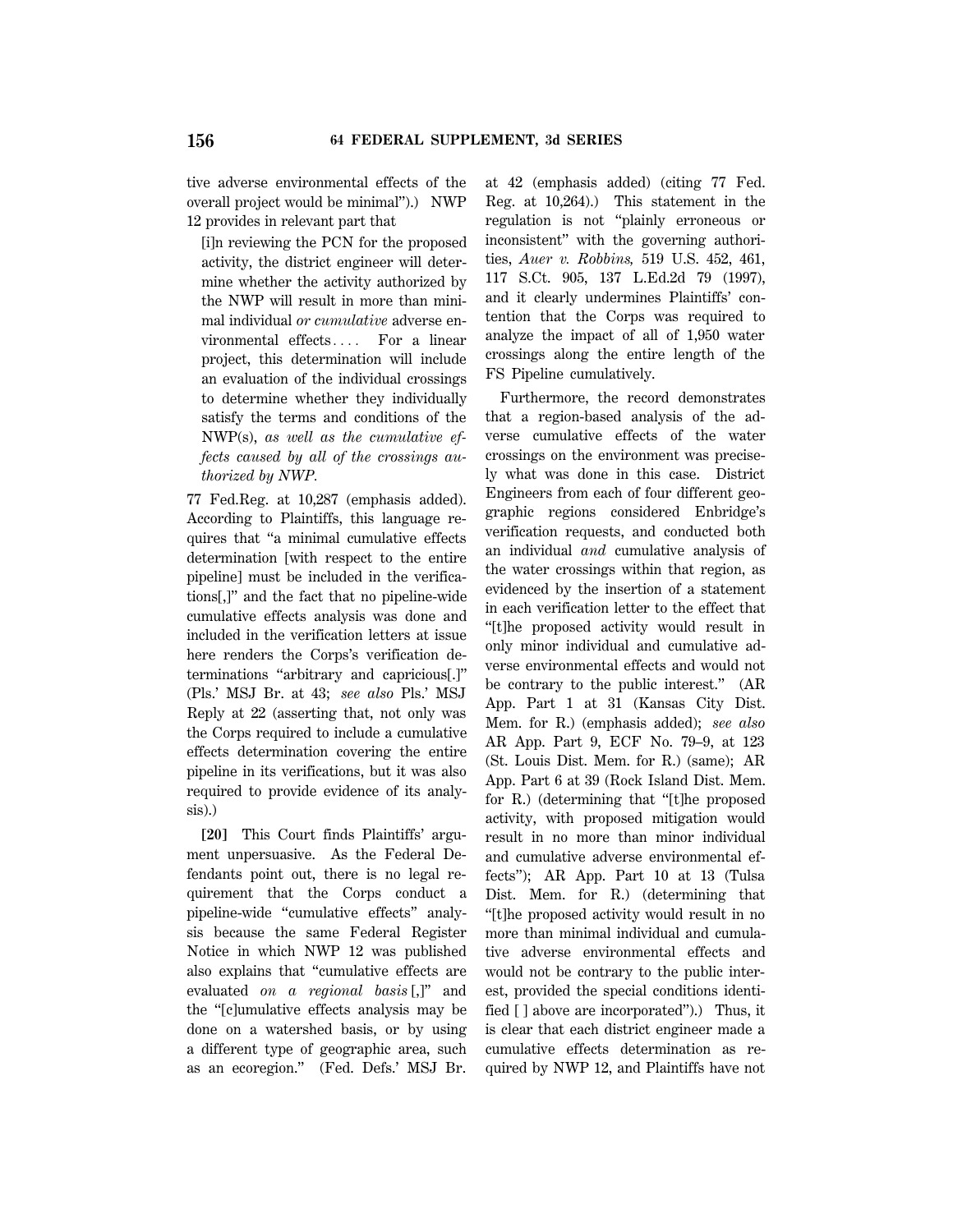convinced this Court that the CWA or NWP 12 requires anything more.

uation under NWP 12 in violation of the CWA and APA.

To the extent that Plaintiffs' argument is that the Corps's cumulative effects determinations were insufficient because the Corps's district engineers did not provide enough information in their letters to justify the stated determinations (Pls.' MSJ Reply at 22–23), this Court rejects that conclusion as well. In fact, each of the statements in the verification letters regarding the cumulative effects determination was made at the end of a lengthy memorandum explaining, among other things, the details concerning the scope of the proposed project in each respective district, the expected effect of the project on waters of the United States within that district, and specific mitigation techniques to be employed in response to those effects—including construction techniques used to minimize impacts, the purchase of wetland credits to offsets impacts, and post-construction measures taken to counteract the impact of construction. (*See, e.g.,* AR App. Part 1 at 12–13; AR App. Part 6 at 18–19; AR App. Part 9 at 103–4; AR App. Part 10 at 12.) Based upon the detailed information in the Memoranda for Record, and in particular, the numerous statements regarding mitigation programs Enbridge had or would be implementing, this Court has little trouble finding that there was a factual basis in the evidentiary record for the district engineers to reach the conclusions they did regarding the cumulative effects of the portions of the pipeline planned for construction in their district.

Accordingly, this Court concludes that the Corps's verification determinations were not arbitrary and capricious, and that Defendants are entitled to judgment on Plaintiffs' claim that the Corps's engineers failed to conduct a cumulative effects eval-

# **IV. CONCLUSION**

In the instant case, this much is clear: a private company is constructing the FS Pipeline project largely on privately-owned land; the federal agencies that have been consulted about aspects of the pipeline project have control over only a small portion of the land and waterways that the pipeline traverses; and no statute authorizes the federal government to regulate or oversee the construction of a domestic oil pipeline. Given that the clear purpose of NEPA is ''to foster excellent action'' *on the part of the federal* government, 40 C.F.R. § 1500.1(c), this Court finds that the Federal Defendants' restraint in not initiating an environmental impact review of the entire privately-constructed FS Pipeline is clearly in accordance with the purpose of the NEPA statute. Put another way, the record evidence establishes that the FS Pipeline is not itself an ''action'' of the federal government—no matter how earnestly Plaintiffs contend that it is—and to the extent that Plaintiffs here insist that federal officials must conduct an environmental impact analysis of the entire pipeline anyway, they mistakenly view NEPA not as an appropriate means of informing agency officials about the environmental consequences of major actions that the federal government is poised to take, but as a mechanism for instituting federal evaluation and oversight of a private construction project that Congress has not seen fit to authorize the federal government to regulate. This Court sees no basis in law or in fact for a conclusion that the Federal Defendants here violated any NEPA, CWA, or APA obligation. Consequently, as set forth in the two separate orders that accompany this opinion, Plaintiffs' complaint against the PHMSA (Claim IV) is dismissed for failure to state a claim;